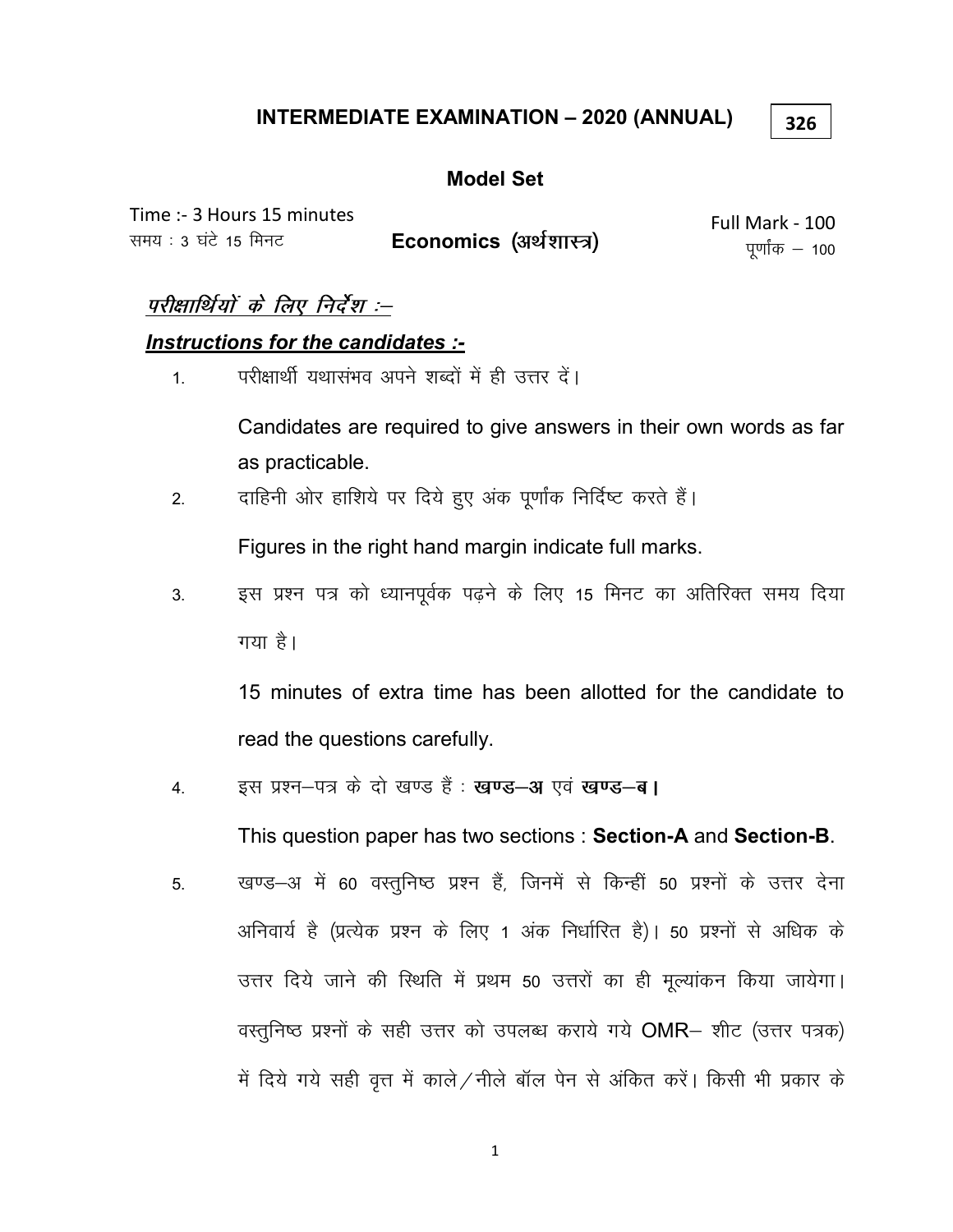व्हाइटनर/तरल पदार्थ/ब्लेड/नाखून आदि का OMR शीट में प्रयोग करना मना है, अन्यथा परीक्षा परिणाम अमान्य होगा।

In Section-A, there are 60 objective type questions out of which it is compulsory to answer any 50 questions (each carrying 1 mark). If more than 50 questions are answered, the first 50 answers will be evaluated. Darken the appropriate circle for correct answer of objective questions with black/blue ball pen on OMR (Answer) Sheet provided to you. Do not use Whitener/Liquid/Blade/Nail on OMR Sheet, otherwise the result will be invalid.

6. **खण्ड-ब** में 28 **लघुउत्तरीय प्रश्न** हैं, (प्रत्येक के लिए 2 अंक निर्धारित है) जिनमें से किन्हीं 15 प्रश्नों के उत्तर देना अनिवार्य है। इसके अतिरिक्त खण्ड–ब में 8 दीर्घ उत्तरीय प्रश्न भी दिए गए हैं (प्रत्येक प्रश्न के लिए 5 अंक निर्धारित हैं), जिनमें से किन्हीं 4 प्रश्नों के उत्तर देना अनिवार्य है।

In Section-B, there are 28 Short answer type questions (each carrying 2 marks), out of which any 15 questions are to be answered. Apart from this, there are 8 Long answer type questions, (each carrying 5 marks), out-of which any 4 questions are to be answered.

7. विश्मी तरह के इलेक्ट्रॉनिक उपकरण का प्रयोग पूर्णतया वर्जित है।

Use of any electronic appliances is strictly prohibited.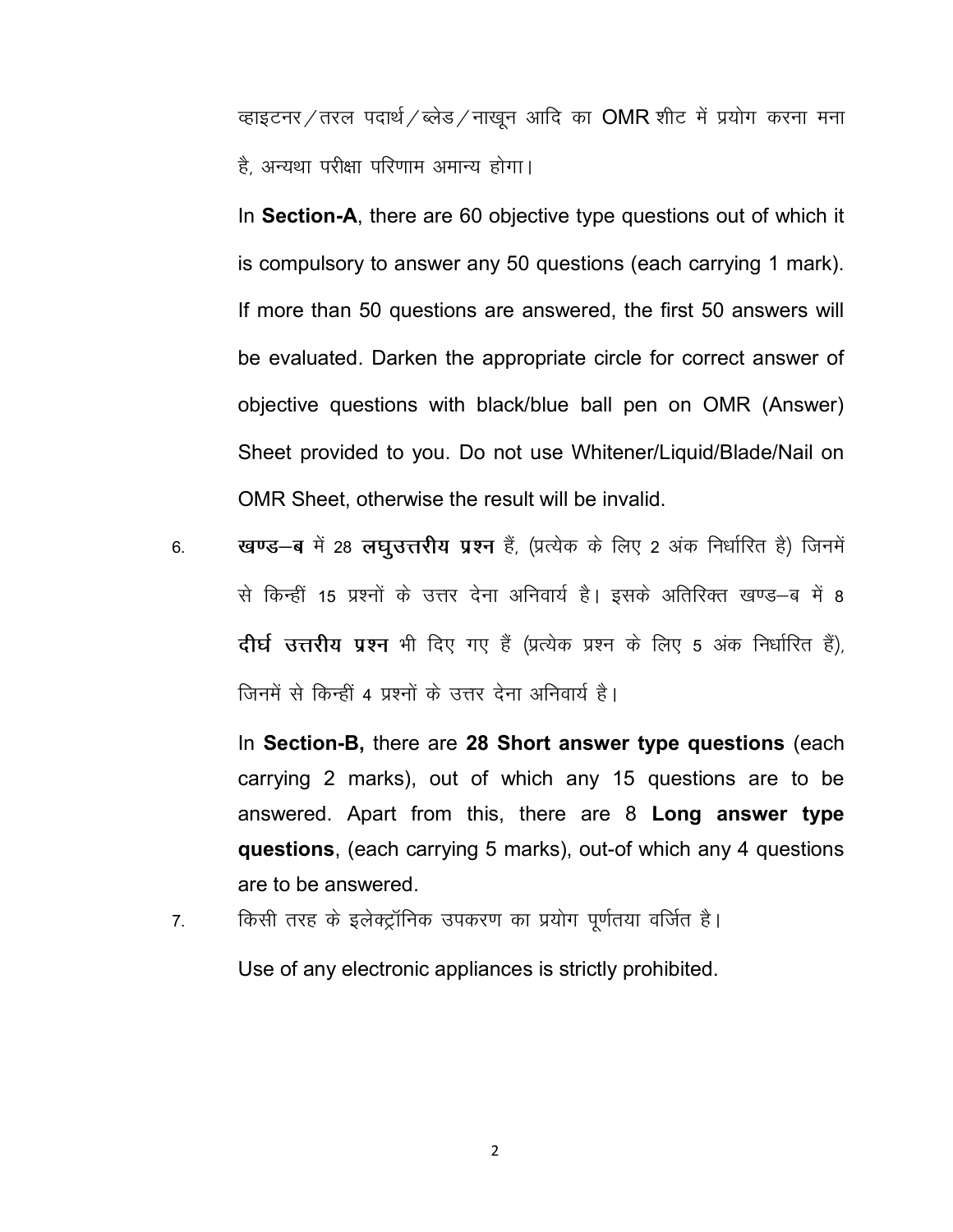#### <u>खण्ड $-3$  / Section – A</u>

### <u>वस्तुनिष्ठ प्रश्न / Objective Type Questions</u>

प्रश्न संख्या 1 से 60 तक के प्रत्येक प्रश्न के साथ चार विकल्प दिए गए हैं, जिनमें से एक विकल्प सही है। अपने द्वारा चूने गये सही विकल्प को OMR-शीट पर चिन्हित करें। किन्हीं 50 प्रश्नों का उत्तर दें। 50 प्रश्नों से अधिक के उत्तर दिए जाने की स्थिति में प्रथम 50 उत्तरों का ही मूल्यांकन किया जाएगा।  $(50x1=50)$ 

Question No.- 1 to 60 have four options, out of which only one is correct. You have to mark, your selected option, on the given OMR-Sheet. Answer any 50 questions. If more than 50 questions are answered, the first 50 answers will be evaluated. (50x1=50)

- 1- fuEu esa l s fdl vFk ZO;oLFkk e sa futh {k s= vkSj lkoZtfud {ks= dk lg&vfLrRo होता है ?
	- $A_{\cdot}$  पंजीवादी  $B_{\cdot}$  समाजवादी
	- C. मिश्रित खाद्य करने हैं। पत्र पर D. इनमें से कोई नहीं

In the following which economy has a co-existence of private and public sector ?

- A. Capitalist B. Socialist
- C. Mixed D. None of these
- 2. व्यष्टि अर्थशास्त्र के अन्तर्गत निम्न में किसका अध्ययन किया जाता है ?
	- A. व्यक्तिगत इकाई<br>B. आर्थिक समग्र C. राष्ट्रीय आय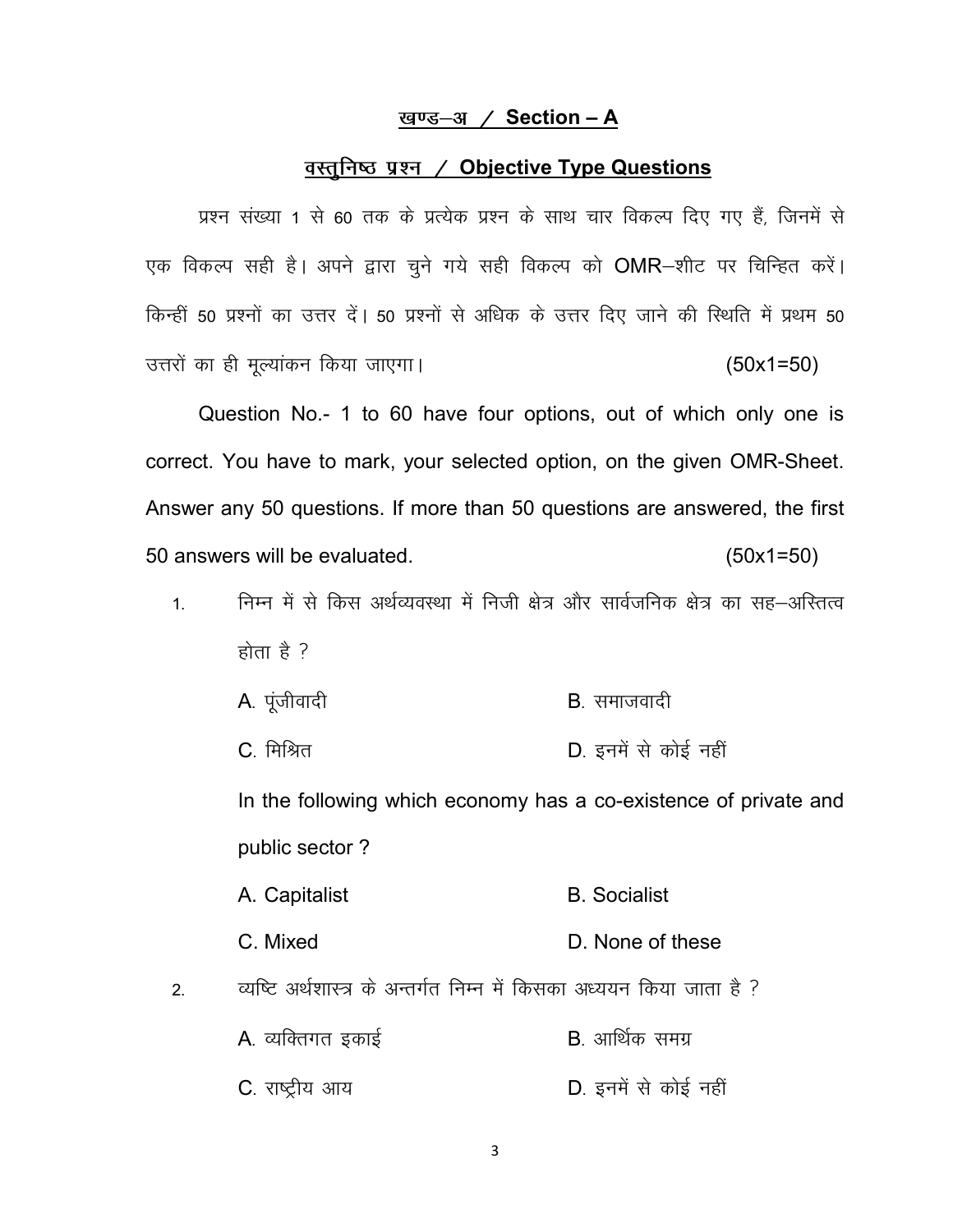|    | Which of the following is studied under Microeconomics?            |                                |
|----|--------------------------------------------------------------------|--------------------------------|
|    | A. Individual Unit                                                 | <b>B.Economic Aggregate</b>    |
|    | C. National Income                                                 | D. None of these               |
| 3. | आर्थिक समस्या मूलतः निम्न में से किस से संबंधित है ?               |                                |
|    | A. चुनाव                                                           | B. उपभोक्ता चयन                |
|    | C. फर्म चयन                                                        | D. इनमें से कोई नहीं           |
|    | Economic problem is basically related to which of the following?   |                                |
|    | A. Choice                                                          | <b>B. Consumer's Selection</b> |
|    | C. Firm's Selection                                                | D. None of these               |
| 4. | निम्न में से कौन निजी वस्तु नहीं है ?                              |                                |
|    | A. स्कूटर                                                          | B. साईकिल                      |
|    | C. रेल                                                             | D. इनमें से सभी                |
|    | Which of the following is not a Private good?                      |                                |
|    | A. Scooter                                                         | <b>B.</b> Bicycle              |
|    | C. Rail                                                            | D. All the above               |
| 5. | जब कुल उपयोगिता अधिकतम होती है, तब सीमान्त उपयोगिता क्या होती है ? |                                |
|    | A. धनात्मक होती है                                                 | <b>B</b> . ऋणात्मक होती है     |
|    | C. शून्य होती है                                                   | D. इनमें से तीनों दशाएँ        |
|    | When Total Utility is maximum, what is Marginal Utility?           |                                |
|    | A. Positive                                                        | <b>B.</b> Negative             |
|    | C. Zero                                                            | D. All of these conditions     |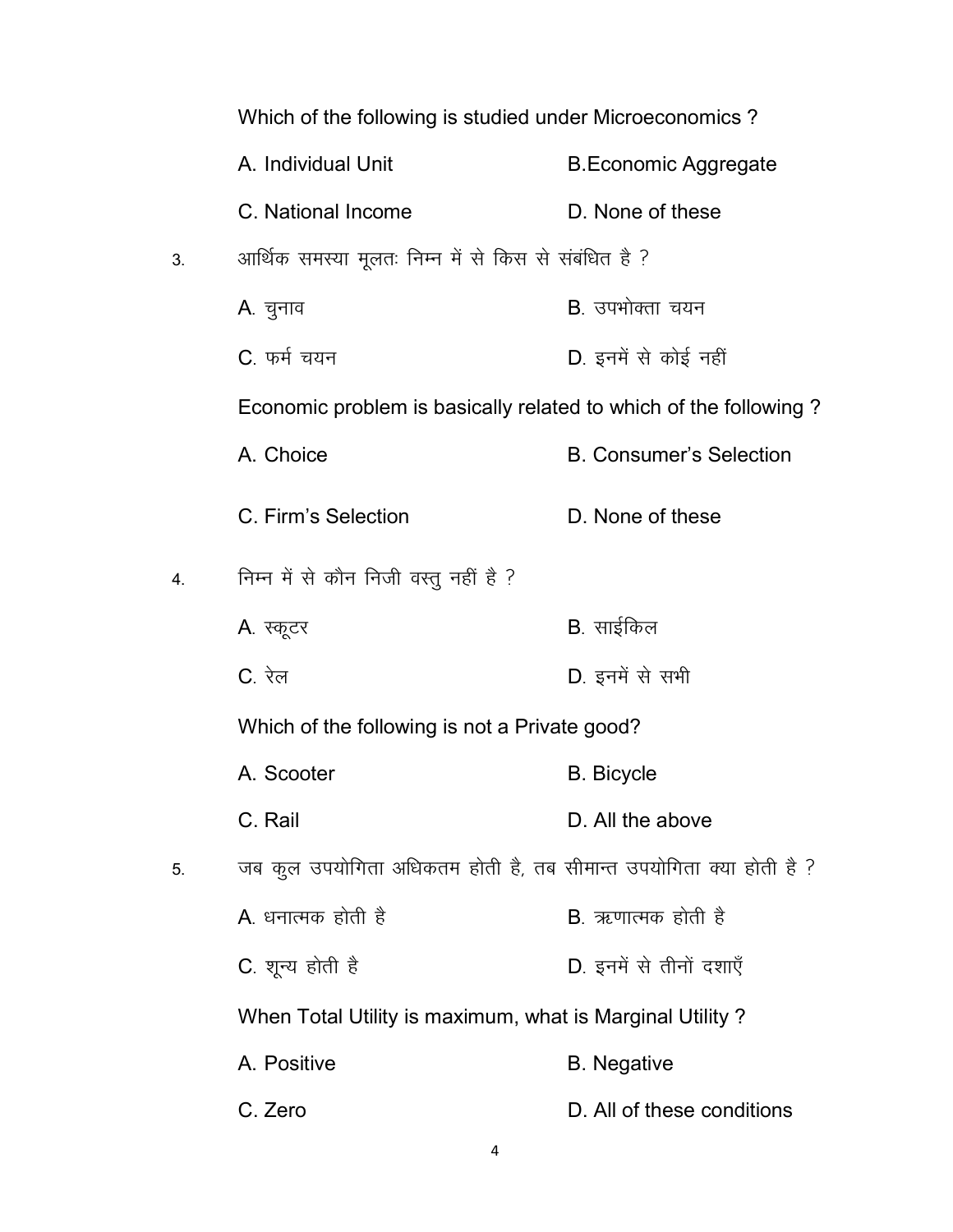| 6. | किस प्रकार की वस्तुओं के मूल्य में कमी होने से मांग में वृद्धि नहीं होती है ? |                             |
|----|-------------------------------------------------------------------------------|-----------------------------|
|    | A. अनिवार्य वस्तुएँ                                                           | <b>B</b> . आरामदायक वस्तुएँ |
|    | C. विलासिता वस्तुएँ                                                           | D. इनमें से कोई नहीं        |
|    | For which goods price fall does not cause an increase in demand?              |                             |
|    | A. Necessary goods                                                            | <b>B.</b> Comfort goods     |
|    | C. Luxury goods                                                               | D. None of these            |
| 7. | यदि मूल्य में 40 प्रतिशत परिवर्तन के फलस्वरूप किसी वस्तु की मांग में 60       |                             |
|    | प्रतिशत परिवर्तन होता है, तो मांग की लोच क्या है ?                            |                             |
|    | A. 0.5                                                                        | $B. - 1.5$                  |
|    | C.1                                                                           | D.0                         |
|    | If a demand of a good changes by 60% due to 40% change in                     |                             |
|    | price, what is the Elasticity of Demand?                                      |                             |
|    | A. 0.5                                                                        | $B. - 1.5$                  |
|    | C.1                                                                           | D.0                         |
| 8. | कीमत या बजट रेखा की ढाल निम्न में से कौन है ?                                 |                             |
|    | $A. - \frac{Px}{Py}$                                                          | <u>Py</u><br>$B -$<br>Px    |

 ${\sf Py}$  $\frac{Py}{Px}$  $\frac{Px}{Py}$  $\mathsf{C}$ . D.

Which of the following is slope of the Price or Budget line?

|                    | A. - $\frac{Px}{Py}$ | <b>B.</b> - $\frac{Py}{Px}$ |  |
|--------------------|----------------------|-----------------------------|--|
| B. $\frac{Px}{Py}$ |                      | D. $\frac{Py}{Px}$          |  |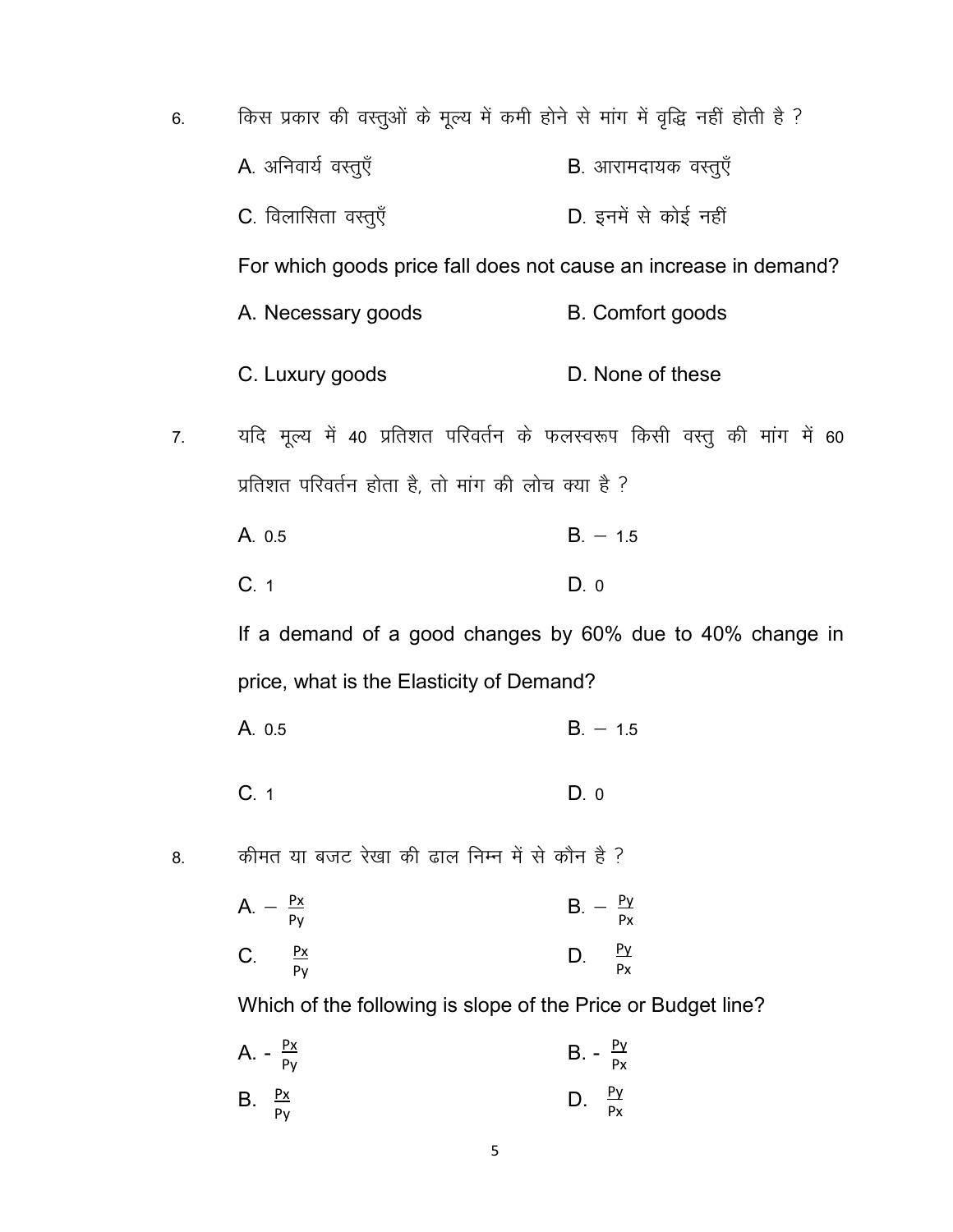| 9.  | आय बढ़ने पर उपभोक्ता किन वस्तुओं की मांग घटा देता है ?             |                                |
|-----|--------------------------------------------------------------------|--------------------------------|
|     | A. निम्न कोटि की वस्तुएँ                                           | <b>B</b> . सामान्य वस्तुएँ     |
|     | $C.$ दोनों $A$ और $B$                                              | D. इनमें से कोई नहीं           |
|     | With an increase in income consumer decreases the demand of        |                                |
|     | which goods?                                                       |                                |
|     | A. Inferior goods                                                  | <b>B.</b> Normal goods         |
|     | C. Both A and B                                                    | D. None of these               |
| 10. | दीर्घकालीन उत्पादन फलन का संबंध निम्न में किससे है ?               |                                |
|     | A मांग के नियम से                                                  | B. उत्पत्ति वृद्धि नियम से     |
|     | C. पैमाने के प्रतिफल से                                            | D. मांग की लोच से              |
|     | Long Run Production function is related to which of the following? |                                |
|     | A. Law of Demand                                                   | B. Law of Increasing Returns   |
|     | C. Laws of Returns to scale                                        | D. Elasticity of Demand        |
| 11. | गौसेन का प्रथम नियम निम्न में से कौन–सा है?                        |                                |
|     | A मांग का नियम                                                     | B. सीमान्त उपयोगिता ह्रास नियम |
|     | C. समसीमान्त उपयोगिता नियम                                         | D. उपभोक्ता की बचत             |
|     | Which of the following is the first law of Gossen?                 |                                |
|     | A. Law of Demand                                                   |                                |
|     | B. Law of Diminishing Marginal Utility                             |                                |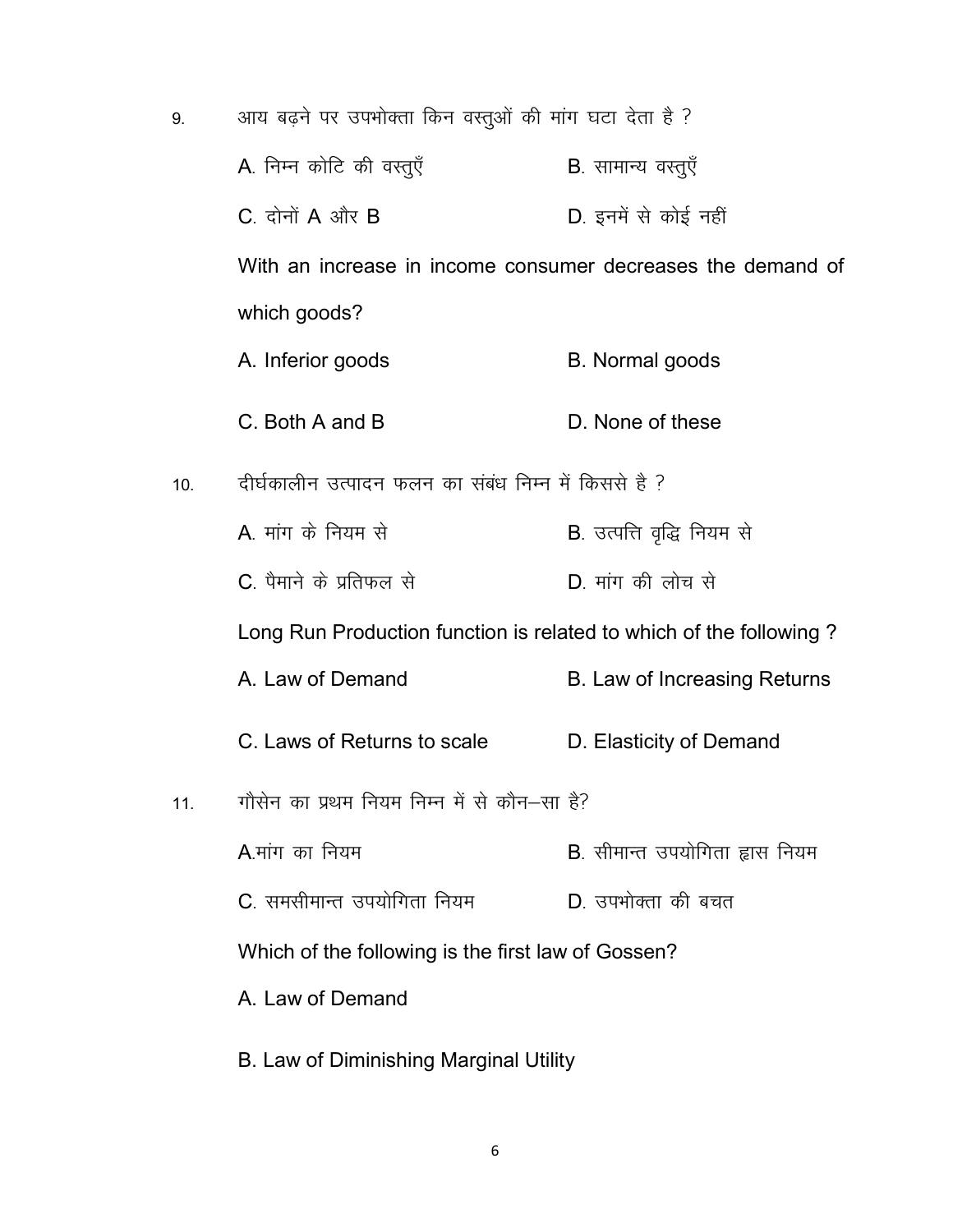# C. Law of Equi-Marginal Utility

D. Consumer's Surplus

- 12.  $\frac{1}{2}$  मांग वक्र की ढाल का मान क्या होता है ?
	- A. धनात्मक B. ऋणात्मक
	- C. शून्य बाद कर कर 2008 को साथ पर D. इनमें से कोई नहीं

What is the value of the slope of demand curve ?

- A. Positive B. Negative
- C. Zero D. None of these
- 13. जिम्न में से किस नियम की व्याख्या अल्पकालीन उत्पादन फलन द्वारा की जाती  $\frac{4}{5}$ ?
	- A. मांग के नियम <u>and the secondal B. परिवर्तनशील अनुपात के निय</u>म
	- $C$ , पैमाने के प्रतिफल  $D$ , मांग की लोच

Which of the following laws is explained by short Run Production Function?

A. Law of Demand

- B. Law of Variable Proportions
- C. Returns to scale
- D. Elasticity of Demand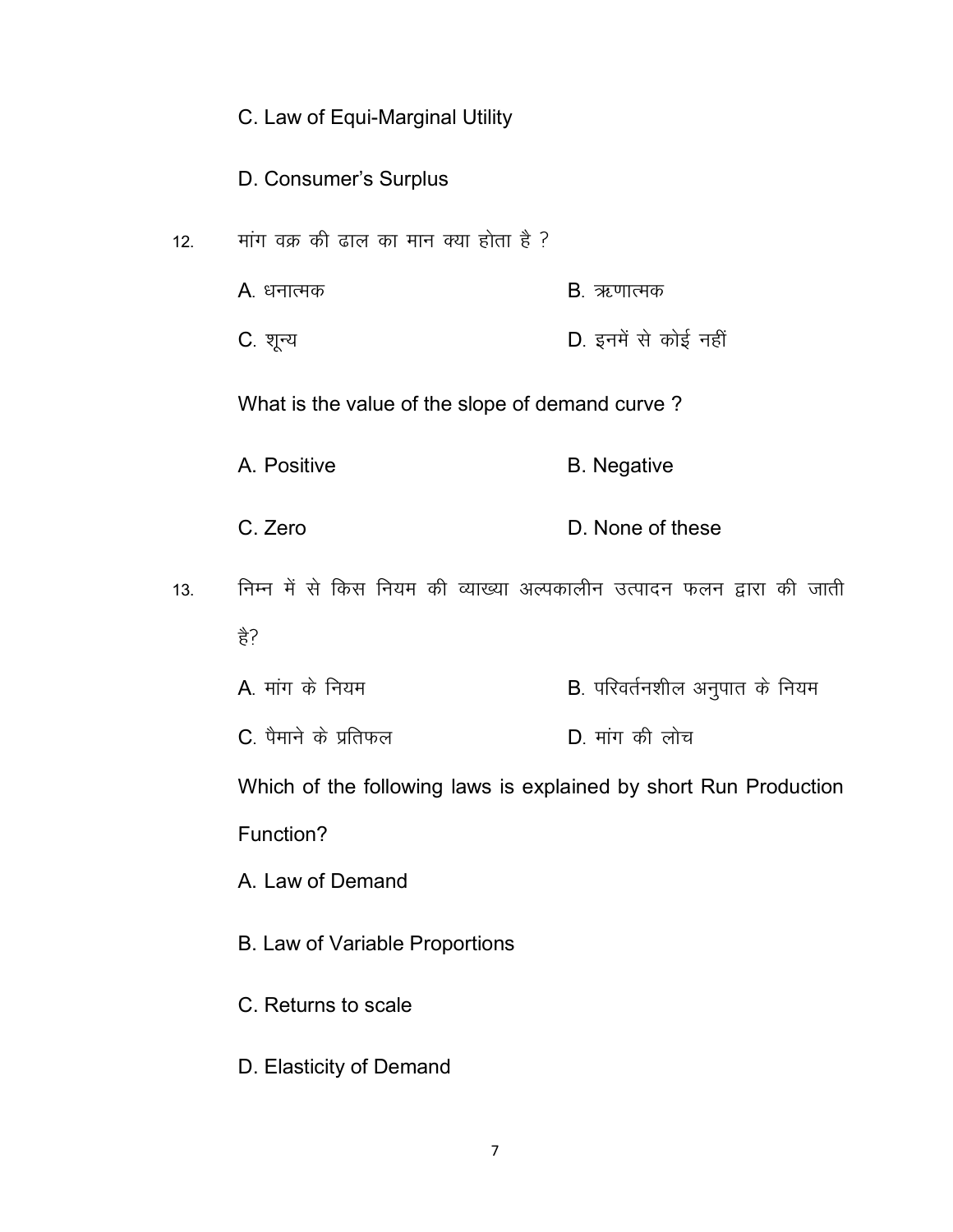14. जब औसत लागत घट रही हो तो सीमान्त लागत औसत लागत की तुलना में किस स्थिति में होती है?

|     | A. MC>AC                                                      | B. MC=AC             |
|-----|---------------------------------------------------------------|----------------------|
|     | C. MC < AC                                                    | D. MC $\neq$ AC      |
|     | When Average Cost is decreasing what status Marginal Cost has |                      |
|     | as compared to Average Cost?                                  |                      |
|     | B. MC>AC                                                      | B. MC=AC             |
|     | C. MC < AC                                                    | D. MC $\neq$ AC      |
| 15. | सीमांत आय निम्न में से कौन है ?                               |                      |
|     | $\frac{\Delta \text{TR}}{\Delta \text{Q}}$<br>A.              | B. $\frac{TR}{0}$    |
|     | $C_{\cdot}$<br>$\Delta AR$<br>$\Omega$                        | D. इनमें से कोई नहीं |
|     | Which of the following is Marginal Revenue?                   |                      |
|     | $\frac{\Delta \text{TR}}{\Delta \text{Q}}$<br>A.              | B. $\frac{TR}{0}$    |
|     | $\frac{\Delta AR}{Q}$<br>C.                                   | D. None of these     |
| 16. | अधिकतम लाभ की पूरक (sufficient) शर्त क्या है ?                |                      |
|     | A. समानता के बिन्दु पर MC बढ़ती हुई होनी चाहिए।               |                      |
|     | B. सामानता के बिन्दु पर MC घटती हुई होनी चाहिए।               |                      |
|     | C. सीमान्त लागत रेखा सीमान्त आगम रेखा को ऊपर से काटे।         |                      |
|     | D. इनमें से कोई नहीं                                          |                      |
|     |                                                               |                      |

What is the sufficient condition for Profit Maximisation?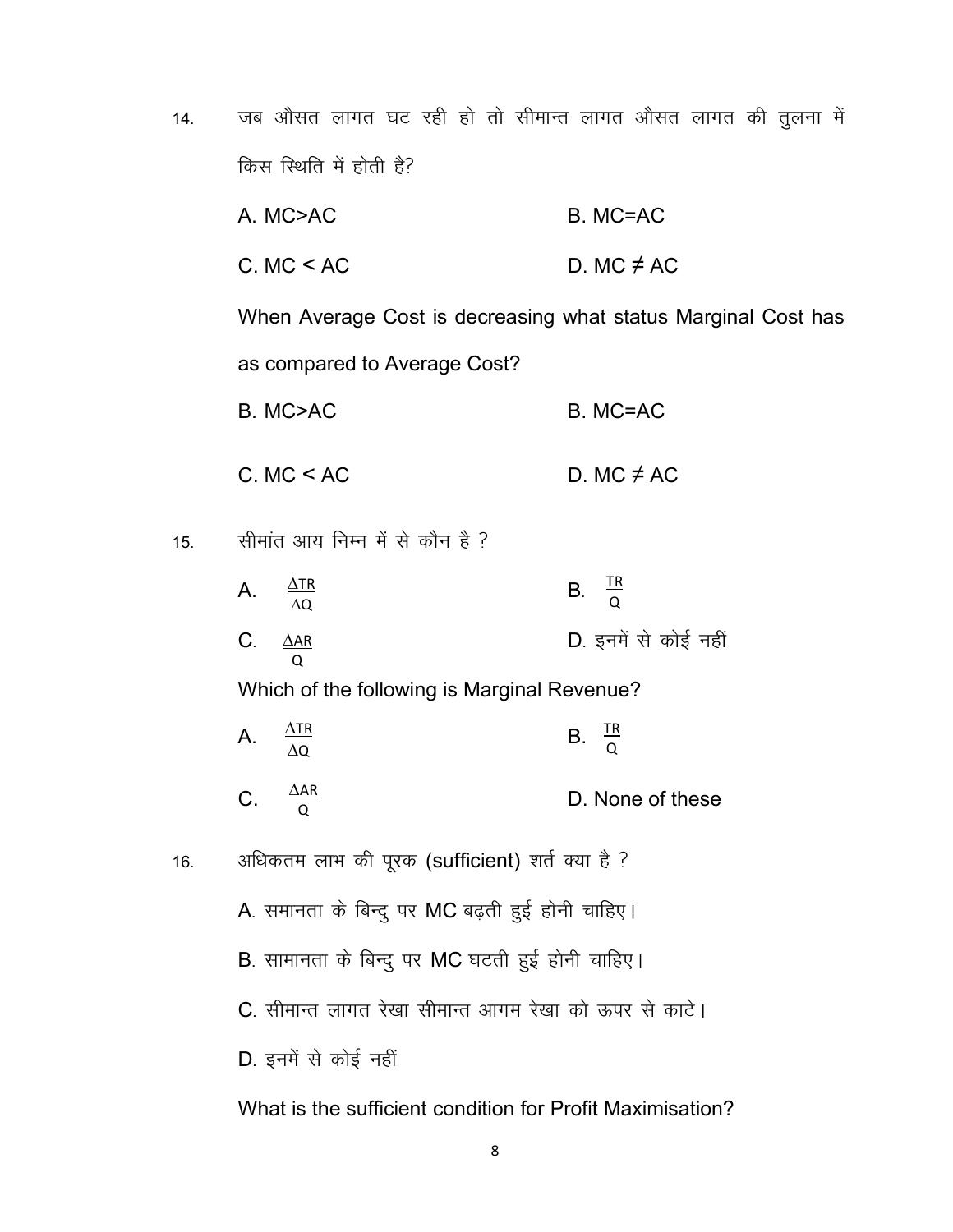|     | A. At the point of equilibrium MC should be rising       |                                    |
|-----|----------------------------------------------------------|------------------------------------|
|     | B. At the point of equilibrium MC should be falling      |                                    |
|     | C. MC curve must cut MR from above.                      |                                    |
|     | D. None of these                                         |                                    |
| 17. | किस बाजार में वस्तु विभेद पाया जाता है?                  |                                    |
|     | A. शुद्ध प्रतियोगिता                                     | B. पूर्ण प्रतियोगिता               |
|     | <b>C</b> . एकाधिकार                                      | D. एकाधिकारी प्रतियोगिता           |
|     | In which market Product Differentiation is found?        |                                    |
|     | A. Pure Competition                                      | <b>B. Monopolistic Competition</b> |
|     | C. Monopoly                                              | D. Monopolistic Competition        |
| 18. | खाद्यान्न उपलब्धता गिरावट सिद्धांत के प्रतिपादक कौन है ? |                                    |
|     | A. रॉबिन्स                                               | B. अमर्त्स सेन                     |
|     | C. हिक्स                                                 | D. इनमें से कोई नहीं               |
|     | Who propounded Food Availability Decline theory?         |                                    |
|     | A. Robbins                                               | <b>B.</b> Amartya Sen              |
|     | C. Hicks                                                 | D. None of these                   |
| 19. | निम्न में से स्टॉक चर कौन है ?                           |                                    |
|     | <b>A</b> . आय                                            | B. निवेश                           |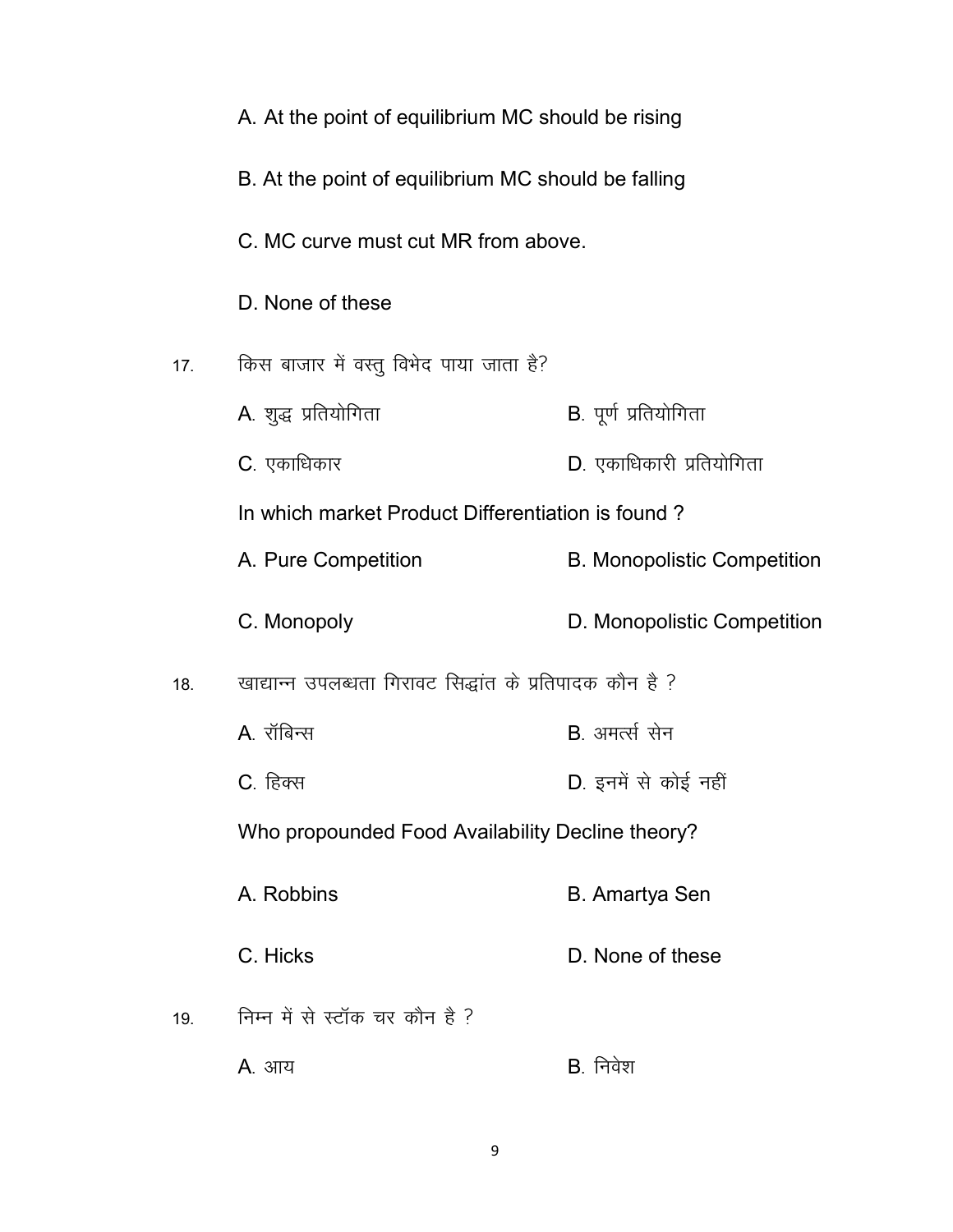|     | C. उपभोग                                                       | D. धन                       |
|-----|----------------------------------------------------------------|-----------------------------|
|     | Which of the following is stock variable?                      |                             |
|     | A. Income                                                      | <b>B.</b> Investment        |
|     | C. Consumption                                                 | D. Wealth                   |
| 20. | अवसर लागत का वैकल्पिक नाम क्या है?                             |                             |
|     | A. आर्थिक लागत                                                 | <b>B</b> . संतुलन मूल्य     |
|     | C. सीमान्त लागत                                                | $D.$ औसत लागत               |
|     | The alternative name of Opportunity cost is                    |                             |
|     | A. Economic Cost                                               | <b>B.</b> Equilibrium Price |
|     | C. Marginal Cost                                               | D. Average Cost             |
| 21. | पूर्ति के नियम को निम्नलिखित में कौन-सा फलन प्रदर्शित करता है? |                             |
|     | A. $S = f(P)$                                                  | $B.S = f(1/P)$              |
|     | $C. S = f(Q)$                                                  | D. इनमें से कोई नहीं        |
|     | Which of the following function shows the law of supply?       |                             |
|     | A. $S = f(P)$                                                  | $B.S = f(1/P)$              |
|     | $C. S = f(Q)$                                                  | D. None of these            |
| 22. | एकाधिकारी प्रतियोगिता की निम्नलिखित में कौन-सी विशेषता है?     |                             |
|     | A. विभेदीकृत उत्पादन                                           | B. विक्रय लागतें            |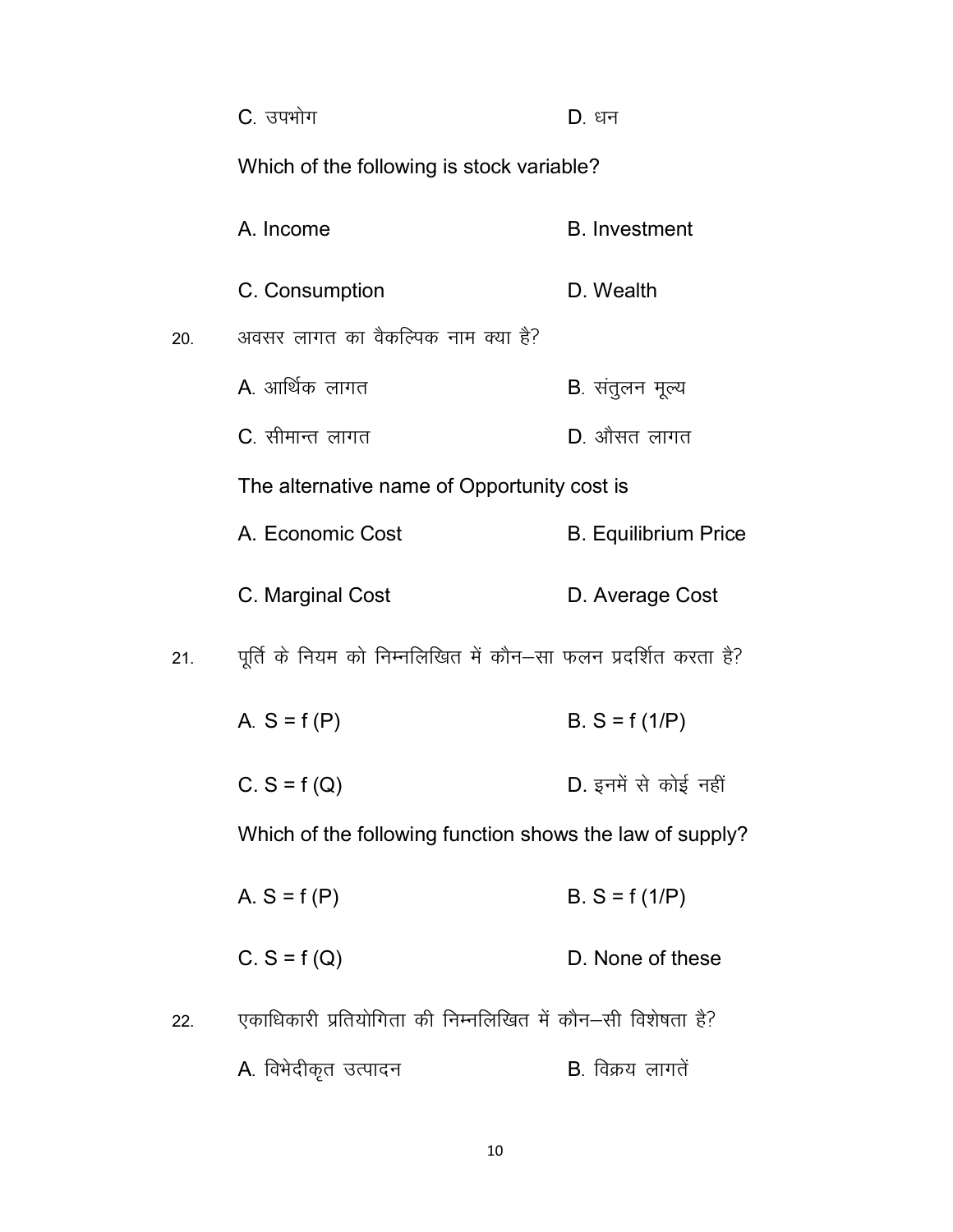|     | C. बाजार का अपूर्ण ज्ञान                                                  | D. उपर्युक्त सभी               |
|-----|---------------------------------------------------------------------------|--------------------------------|
|     | Which is the feature of Monopolistic Competition?                         |                                |
|     | A. Differentiated Product                                                 |                                |
|     | <b>B.</b> Selling Cost                                                    |                                |
|     | C. Imperfect Knowledge of the market                                      |                                |
|     | D. All of the above                                                       |                                |
| 23. | पूर्ण प्रतियोगिता बाजार में किसी फर्म की मांग वक्र का आकार कैसा होता है ? |                                |
|     | A. $x -$ अक्ष के समानान्तर रेखा                                           | B. $y - 34$ के समानान्तर रेखा  |
|     | C. आयताकार अतिपरवलय                                                       | D. इनमें से कोई नहीं           |
|     | What is the shape of demand curve of a firm in perfect                    |                                |
|     | competition?                                                              |                                |
|     | A. Line parallel to x-axis                                                | B. Line parallel to y-axis     |
|     | C. Rectangular Hyperbola                                                  | D. None of these               |
| 24. | तटस्थता वक्र का झुकाव कैसा होता है ?                                      |                                |
|     | A. बायें से दायें उपर की ओर                                               | B. बायें से दायें नीचे की ओर   |
|     | $C.$ दोनों $A$ और $B$                                                     | D. इनमें से कोई नहीं           |
|     | What is the direction of slope of Indifference curve?                     |                                |
|     | A. Upward from left to right                                              | B. downward from left to right |
|     | C. Both A and B                                                           | D. None of these               |
| 25. | मांग में 'संकुचन' कब होता है ?                                            |                                |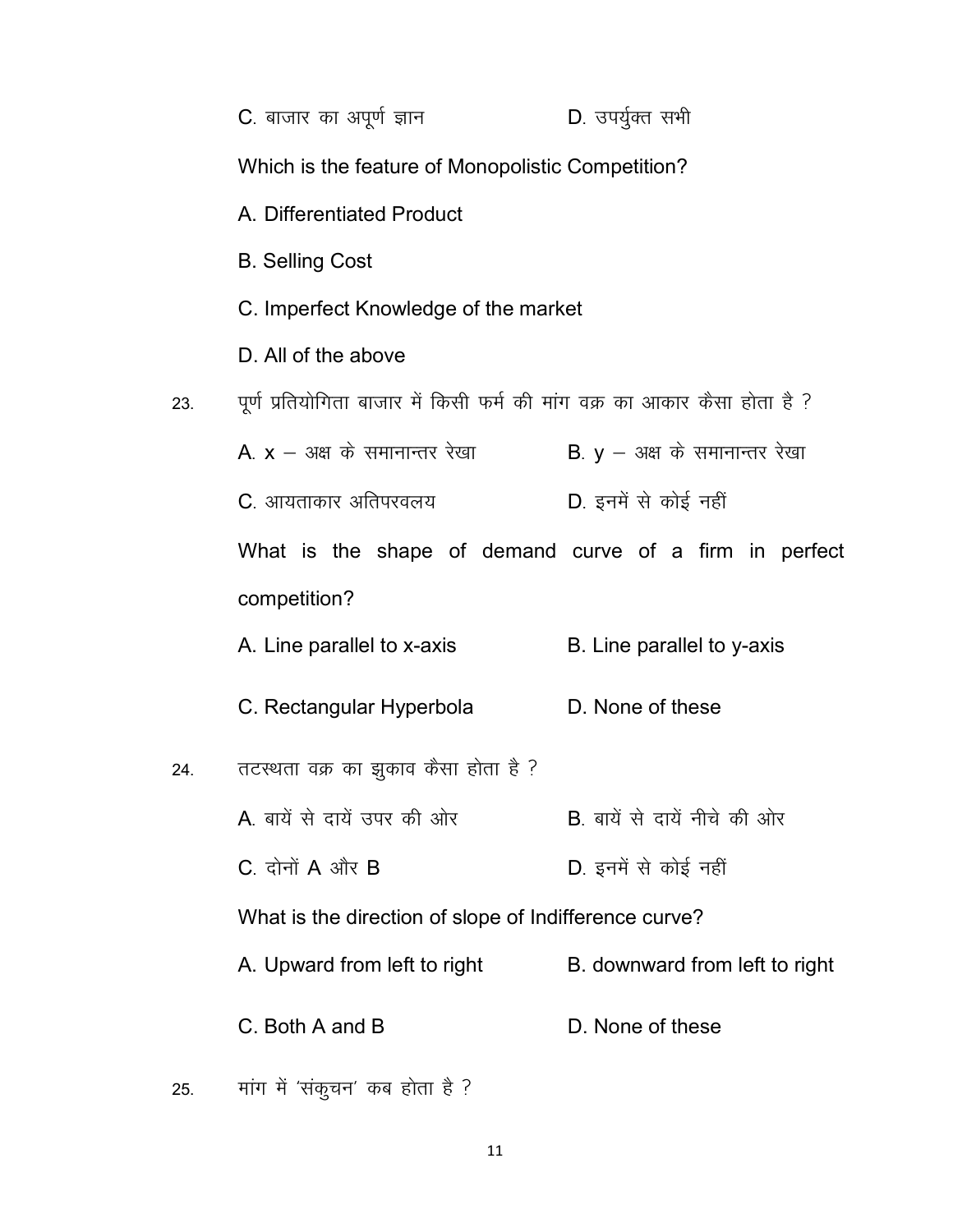|     | <b>A</b> . कीमत बढ़ती है और मांग घटती है                 |                        |
|-----|----------------------------------------------------------|------------------------|
|     | B. कीमत बढ़ती है और मांग भी बढ़ती है।                    |                        |
|     | C. कीमत स्थिर रहती है, और मांग घटती है।                  |                        |
|     | $\overline{D}$ कीमत घटती है और मांग स्थिर रहती है।       |                        |
|     | Contraction in demand occurs when?                       |                        |
|     | A. Price rises and Demand falls                          |                        |
|     | B. Price rises and Demand also rises                     |                        |
|     | C. Price remains stable and Demand falls                 |                        |
|     | D. Price falls but Demand remains stable.                |                        |
| 26. | तृतीयक क्षेत्र में कौन सेवा सम्मिलित है ?                |                        |
|     | A. खनन                                                   | $B$ निर्माण            |
|     | C. संचार                                                 | D. पशुपालन             |
|     | Which service is included in Tertiary Sector?            |                        |
|     | A. Mining                                                | <b>B.</b> Construction |
|     | C. Communication                                         | D. Animal Husbandry    |
| 27. | साधन लागत पर शुद्ध राष्ट्रीय उत्पाद को क्या कहा जाता है? |                        |
|     | A. राष्ट्रीय आय                                          | B. सकल निवेश           |
|     |                                                          |                        |
|     | C. घेरलू आय                                              | D. इनमें से कोई नहीं।  |

What is Net National product at Factor Cost called?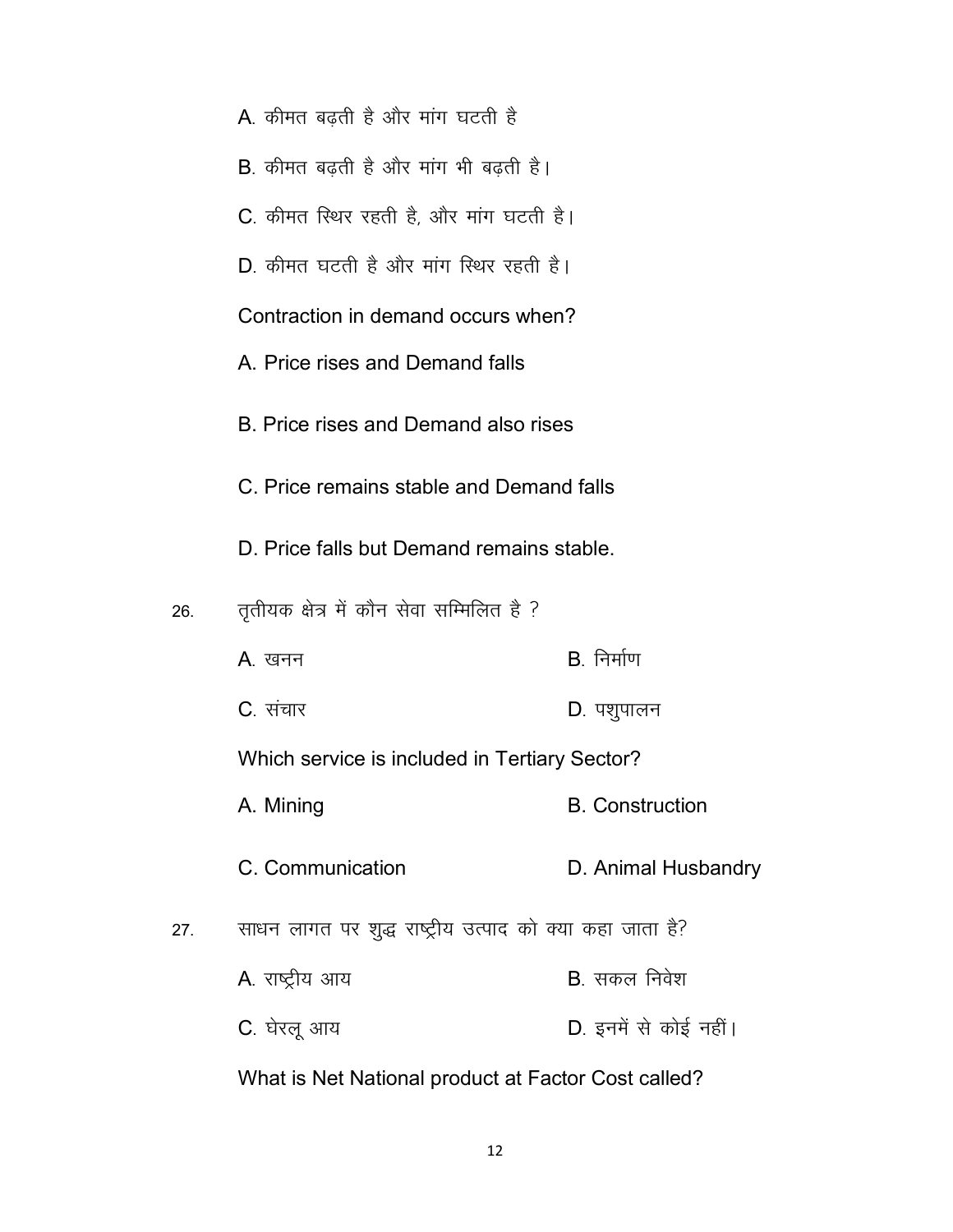|     | A. National Income                                         | <b>B.</b> Gross Investment       |
|-----|------------------------------------------------------------|----------------------------------|
|     | C. Domestic Income                                         | D. None of these                 |
| 28. | स्थिर कीमत पर राष्ट्रीय आय को क्या कहते हैं ?              |                                  |
|     | A. नकद राष्ट्रीय आय                                        | <b>B</b> . वास्तविक राष्ट्रीय आय |
|     | C. GNP अवस्फीतिक                                           | D. इनमें से कोई नहीं             |
|     | Which term is used for National Income at constant price?  |                                  |
|     | A. Nominal National Income                                 | <b>B.</b> Real National Income   |
|     | C. GNP Deflator                                            | D. None of these                 |
| 29. | राष्ट्रीय आय में निम्न में से किसे सम्मिलित किया जाता है ? |                                  |
|     | A. हस्तान्तरण भुगतान                                       |                                  |
|     | B. शेयर एण्ड बॉण्ड की बिक्री से प्राप्त राशि               |                                  |
|     | C. काले धंधे से प्राप्त आय                                 |                                  |
|     | D. इनमें से कोई नहीं                                       |                                  |
|     | Which is included in National Income?                      |                                  |
|     | A. Transfer Earnings                                       |                                  |
|     | B. Sale proceeds of shares and bonds                       |                                  |
|     | C. Black Money                                             |                                  |

D. None of these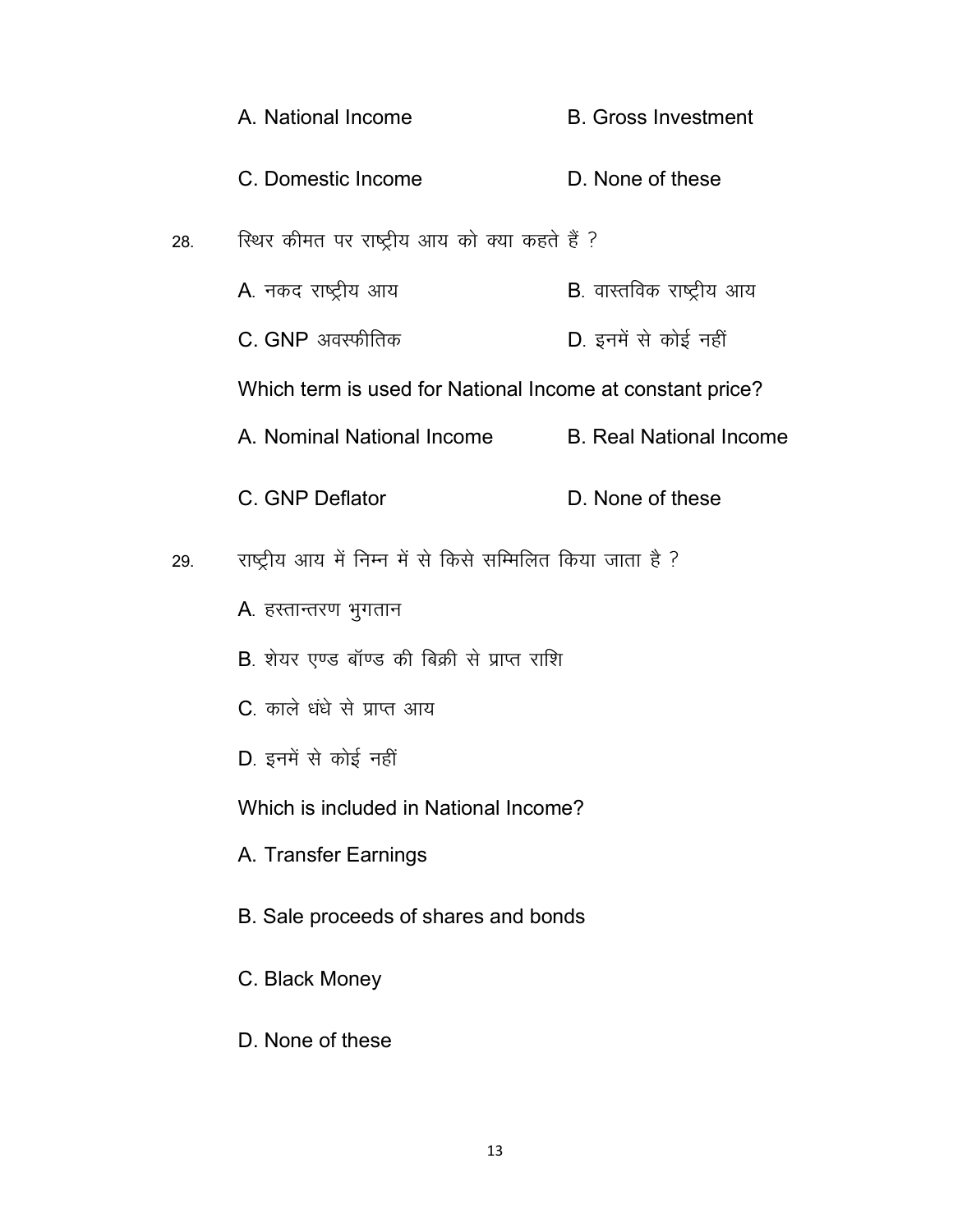| 30. | एक लेखा वर्ष में किसी देश में जितनी भी अंतिम वस्तुओं और सेवाओं का उत्पादन<br>होता है, उसके बाजार मूल्य को क्या कहते हैं ? |                           |  |
|-----|---------------------------------------------------------------------------------------------------------------------------|---------------------------|--|
|     |                                                                                                                           |                           |  |
|     | A. सकल राष्ट्रीय उत्पाद                                                                                                   | <b>B</b> . राष्ट्रीय आय   |  |
|     | C. सकल घरेलू उत्पाद                                                                                                       | D. शुद्ध राष्ट्रीय उत्पाद |  |
|     | What is the market value of all final goods and services produced                                                         |                           |  |
|     | in an economy over a year called?                                                                                         |                           |  |
|     | A. Gross National Product                                                                                                 | <b>B.</b> National Income |  |
|     | C. Gross Domestic Product                                                                                                 | D. Net National Product   |  |
| 31. | राष्ट्रीय प्रयोज्य आय की गणना निम्न में किस पर होती है ?                                                                  |                           |  |
|     | A. बाजार कीमत                                                                                                             | <b>B</b> . साधन लागत      |  |
|     | C. बाजार कीमत और साधन लागत दोनों पर      D. इनमें से कोई नहीं                                                             |                           |  |
|     | National Disposable Income is calculated at which of the                                                                  |                           |  |
|     | following?                                                                                                                |                           |  |
|     | A. Market Price                                                                                                           | <b>B.</b> Factor Cost     |  |
|     | C. Both Market Price and Factor Cost D. None of these                                                                     |                           |  |
| 32. | 'मुद्रा वह है जो मुद्रा का कार्य करे।' यह किसका कथन है ?                                                                  |                           |  |
|     | A. हार्टले विदर्स                                                                                                         | <b>B</b> . हाट्रे         |  |
|     | C. थॉमस                                                                                                                   | D. कीन्स                  |  |
|     | "Money is what money does" Who statement is this?                                                                         |                           |  |
|     | A. Hartley Withers                                                                                                        | <b>B.</b> Hawtrey         |  |

 $14\,$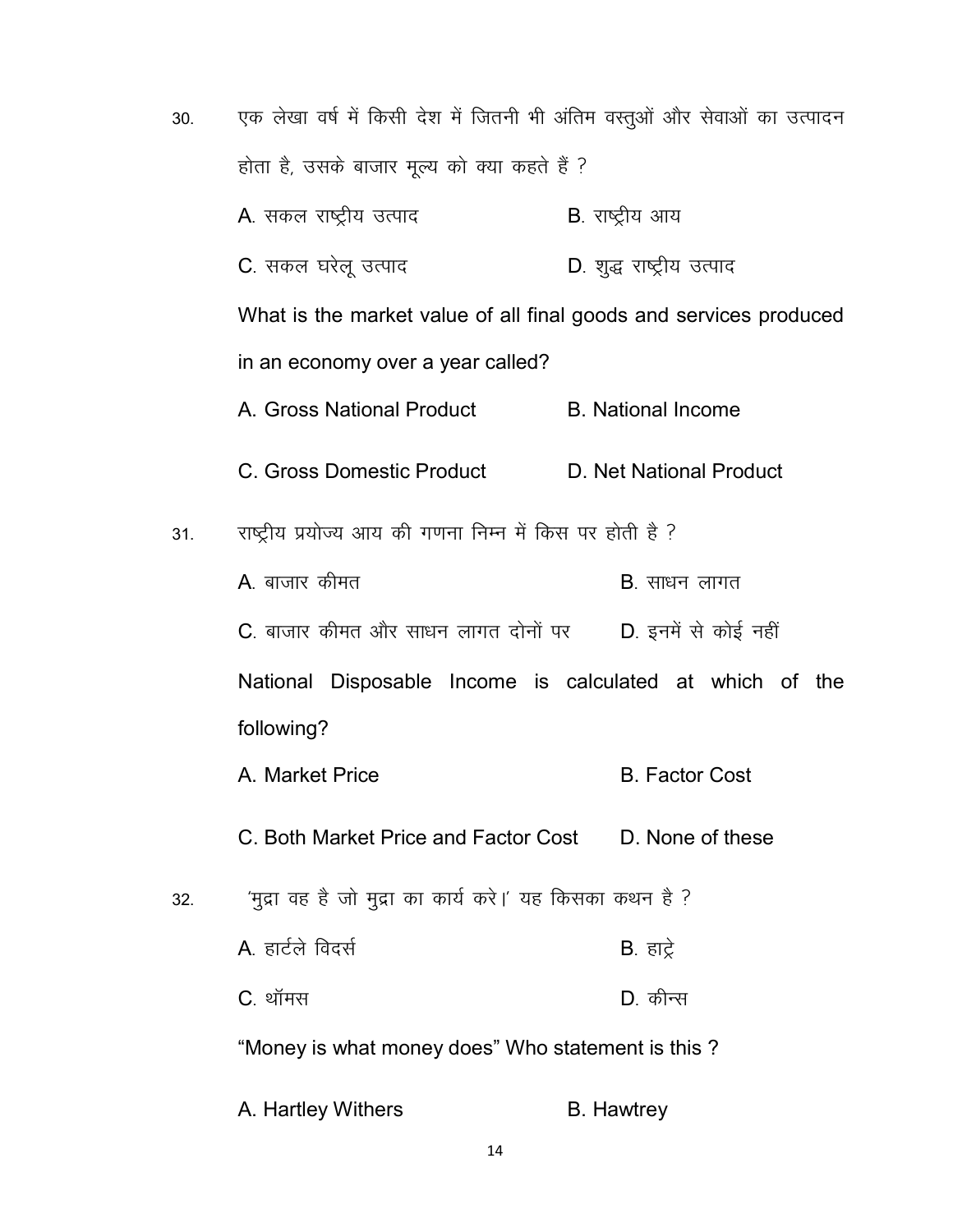|     | C. Thomas                                                    | D. Keynes                                            |
|-----|--------------------------------------------------------------|------------------------------------------------------|
| 33. | साख गुणक निम्न में से कौन है?                                |                                                      |
|     | A. $\frac{1}{CRR}$                                           | B. नकद (Cash) x $\frac{1}{C_{\mathsf{R}\mathsf{R}}}$ |
|     | C. नकद (Cash) x CRR                                          | D. इनमें से कोई नहीं                                 |
|     | Which of the following is Credit Multiplier?                 |                                                      |
|     | A. $\frac{1}{CRR}$                                           | B. Cash $x \frac{1}{CRR}$                            |
|     | C. Cash x CRR                                                | D. None of these                                     |
| 34. | भारतीय बैंकिंग प्रणाली का संरक्षक कौन है ?                   |                                                      |
|     | A. रिजर्व बैंक ऑफ इंडिया                                     | <b>B</b> . स्टेट बैंक ऑफ इंडिया                      |
|     | C. यूनिट ट्रस्ट ऑफ इंडिया                                    | D. भारतीय जीवन बीमा निगम                             |
|     | Who is the custodian of Indian Banking system?               |                                                      |
|     | A. Reserve Bank of India                                     | <b>B.</b> State Bank of India                        |
|     | C. Unit Trust of India                                       | D. LIC of India                                      |
| 35. | बजट प्राप्तियों के संघटक निम्नलिखित में कौन है ?             |                                                      |
|     | <b>A</b> . राजस्व प्राप्तियाँ                                | B. पूंजीगत प्राप्तियाँ                               |
|     | $C_{\cdot}$ दोनों $A$ और $B$                                 | D. इनमें से कोई नहीं                                 |
|     | From the following which is the component of Budget Receipt? |                                                      |
|     | A. Revenue Receipt                                           | <b>B. Capital Receipt</b>                            |
|     | C. Both A and B                                              | D. None of these                                     |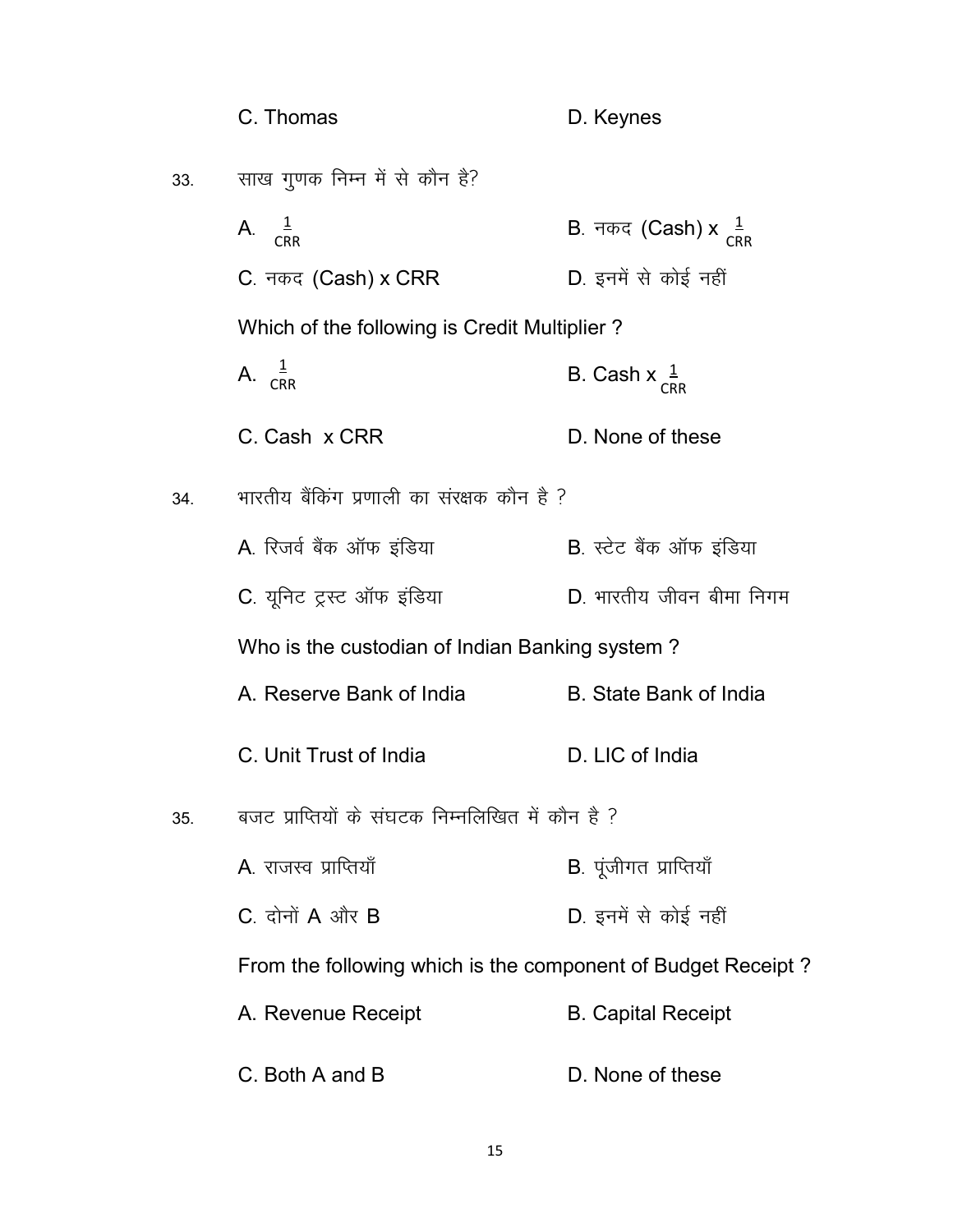| 36. | विकासशील राष्ट्रों के लिए कौन–सा बजट सबसे उपयुक्त होता है ?   |                                 |  |
|-----|---------------------------------------------------------------|---------------------------------|--|
|     | A. घाटे का बजट                                                | <b>B</b> . संतुलित बजट          |  |
|     | <b>C</b> . बचत का बजट                                         | D. इनमें से सभी                 |  |
|     | Which of the following Budget is most suitable for developing |                                 |  |
|     | countries?                                                    |                                 |  |
|     | A. Deficit Budget                                             | <b>B. Balanced Budget</b>       |  |
|     | C. Surplus Budget                                             | D. All the above                |  |
| 37. | निम्न में से कौन अप्रत्यक्ष कर है ?                           |                                 |  |
|     | A. आय कर                                                      | <b>B</b> . संपत्ति कर           |  |
|     | C. उत्पाद शुल्क                                               | D. उपहार कर                     |  |
|     | Which of the following is Indirect Tax?                       |                                 |  |
|     | A. Income Tax                                                 | <b>B.</b> Wealth Tax            |  |
|     | C. Excise Duty                                                | D. Gift Tax                     |  |
| 38. | निम्न में से कौन राजकोषीय घाटे से होने वाला खतरा है?          |                                 |  |
|     | A. अवस्फीतिकारी दबाव                                          | <b>B</b> . स्फीतिकारी दबाव      |  |
|     | C. दोनों $A$ और $B$                                           | D. इनमें से कोई नहीं            |  |
|     | From the following which is the danger of Fiscal Deficit?     |                                 |  |
|     | A. Deflationary Pressure                                      | <b>B. Inflationary Pressure</b> |  |
|     | C. Both A and B                                               | D. None of these                |  |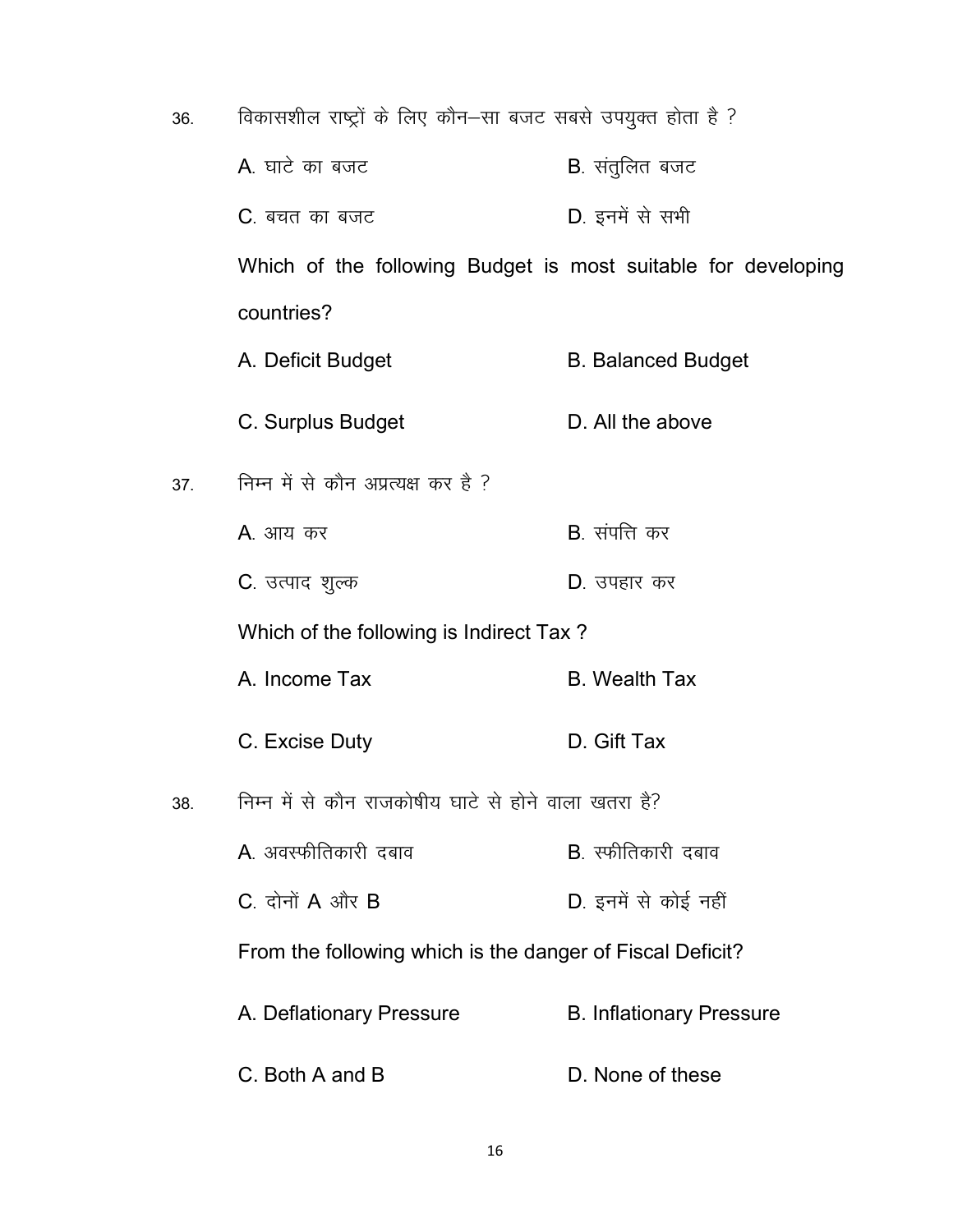| 39. | 'बजट' किस भाषा का शब्द है?                               |                                |
|-----|----------------------------------------------------------|--------------------------------|
|     | A लैटिन                                                  | B. जर्मन                       |
|     | C. फ्रेंच                                                | D. इनमें से कोई नहीं           |
|     | Budget is a word of which language?                      |                                |
|     | A. Latin                                                 | <b>B.</b> German               |
|     | C. French                                                | D. None of these               |
| 40. | चालू खाते की निम्नलिखित में कौन–सी मदें हैं ?            |                                |
|     | A. दृश्य मदों का आयात                                    | B. पर्यटकों का खर्च            |
|     | C. दृश्य मदों का निर्यात                                 | D. उपर्युक्त सभी               |
|     | From the following which is the item of Current Account? |                                |
|     | A. Import of visible items                               | <b>B. Expenses of Tourists</b> |
|     | C. Export of Visible items                               | D. All the above               |
| 41. | भुगतान शेष का घटक कौन है ?                               |                                |
|     | A. चालू खाता                                             | <b>B</b> . पूंजी खाता          |
|     | $C.$ दोनों $A$ और $B$                                    | D. इनमें से कोई नहीं           |
|     | Which is the component of Balance of Payment?            |                                |
|     | A. Current Account                                       | <b>B. Capital Account</b>      |
|     | C. Both A and B                                          | D. None of these               |

 $42.$  निम्नलिखित में से कौन वास्तविक निवेश है ?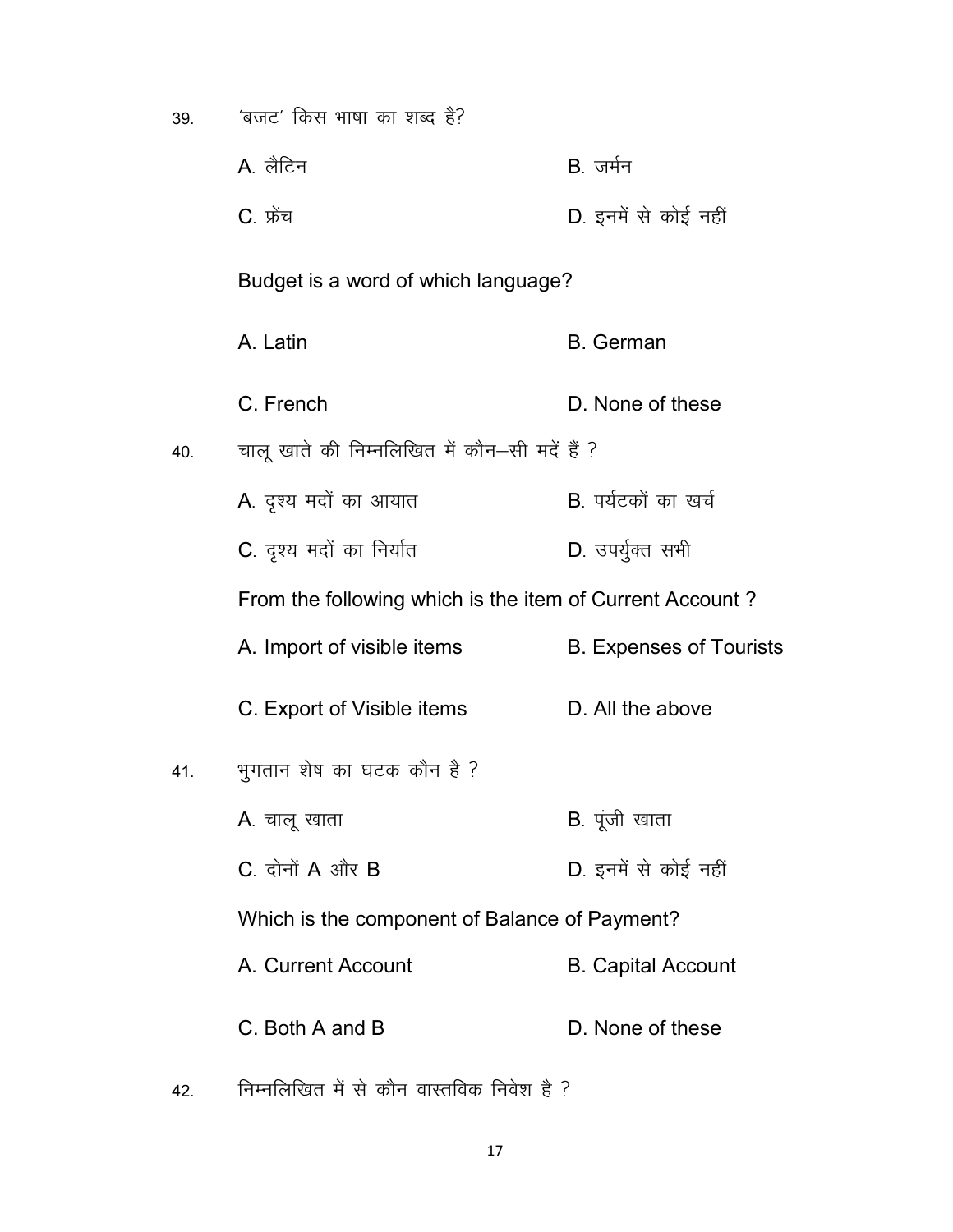|     | A. शेयर खरीदना                                            | B. पुरानी फैक्ट्री खरीदना      |
|-----|-----------------------------------------------------------|--------------------------------|
|     | C. भवनों का निर्माण                                       | D. बैंक में जमा खाता खोलना     |
|     | Which of the following is a Real Investment?              |                                |
|     | A. Purchasing of a share                                  |                                |
|     | B. B. Purchasing of Old factory                           |                                |
|     | C. Construction of Building                               |                                |
|     | D. Opening deposit account in the bank.                   |                                |
| 43. | सीमान्त उपभोग प्रवृति निम्न में से कौन है?                |                                |
|     | A. $\frac{\Delta Y}{\Delta C}$                            | B. $\frac{\Delta C}{\Delta Y}$ |
|     | C. $\frac{\Delta Y}{\Delta I}$                            | D. इनमें से कोई नहीं           |
|     | Which of the following is Marginal Propensity to Consume? |                                |
|     | A. $\frac{\Delta Y}{\Delta C}$                            | B. $\frac{\Delta C}{\Delta Y}$ |
|     | B. $\frac{\Delta Y}{\Delta I}$                            | D. None of these               |
| 44. | निवेश गुणक सिद्धान्त की अवधारणा किसने दी?                 |                                |
|     | A. कीन्स                                                  | <b>B</b> . काहन                |
|     | C. हेन्सन                                                 | D. मार्शल                      |
|     | Who gave the concept of Investment Multiplier?            |                                |
|     | A. Keynes                                                 | <b>B.</b> Kahn                 |
|     | C. Hansen                                                 | D. Marshall                    |
| 45. | 'अतिरेक मांग' उत्पन्न होने के कौन से कारण हैं ?           |                                |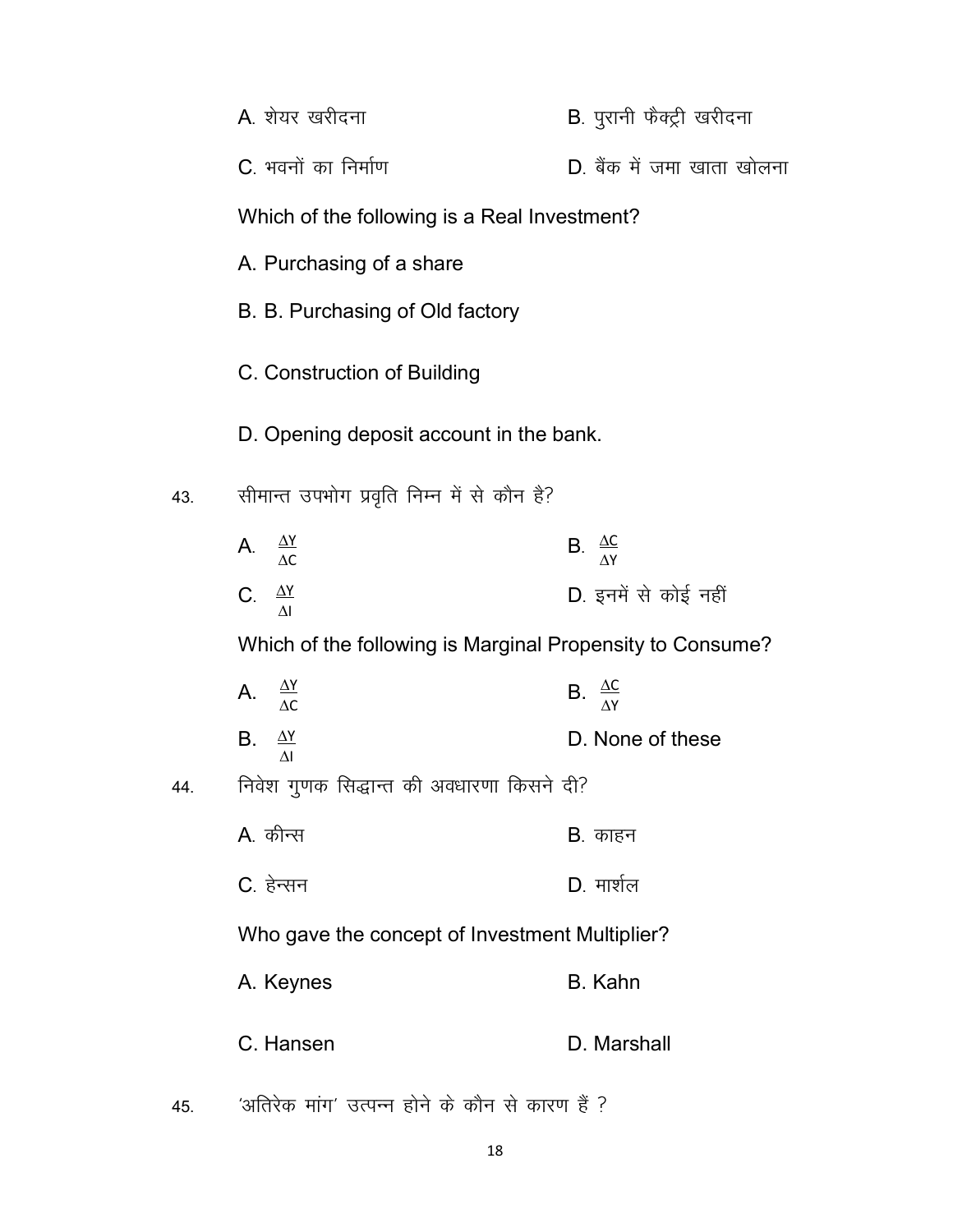|     | A. सार्वजनिक व्यय में वृद्धि                                     | B. मुद्रा की पूर्ति में वृद्धि |
|-----|------------------------------------------------------------------|--------------------------------|
|     | C. करों में कमी                                                  | D. उपर्युक्त सभी               |
|     | Which of the following is the cause of "Excess Demand"?          |                                |
|     | A. Increase in Public Expenditure                                |                                |
|     | B. Increase in Money supply                                      |                                |
|     | C. Fall in Taxes                                                 |                                |
|     | D. All the above                                                 |                                |
| 46. | दूसरे नरसिम्हम समिति का गठन किस वर्ष हुआ?                        |                                |
|     | A. 1978                                                          | B. 1991                        |
|     | C. 1997                                                          | D. 1998                        |
|     | In which year the second Narsimham Committee was constituted?    |                                |
|     | A. 1978                                                          | B. 1991                        |
|     | C. 1997                                                          | D. 1998                        |
| 47. | किसके अनुसार साधनों के आवंटन की तीन मौलिक समस्याएँ हैं?          |                                |
|     | A. रॉबर्टसन                                                      | B. मार्शल                      |
|     | C. सैम्यूलसन                                                     | D. इनमें से कोई नहीं           |
|     | According to whom there are three main problems of allocation of |                                |
|     | resources?                                                       |                                |
|     | A. Robertson                                                     | <b>B.</b> Marshall             |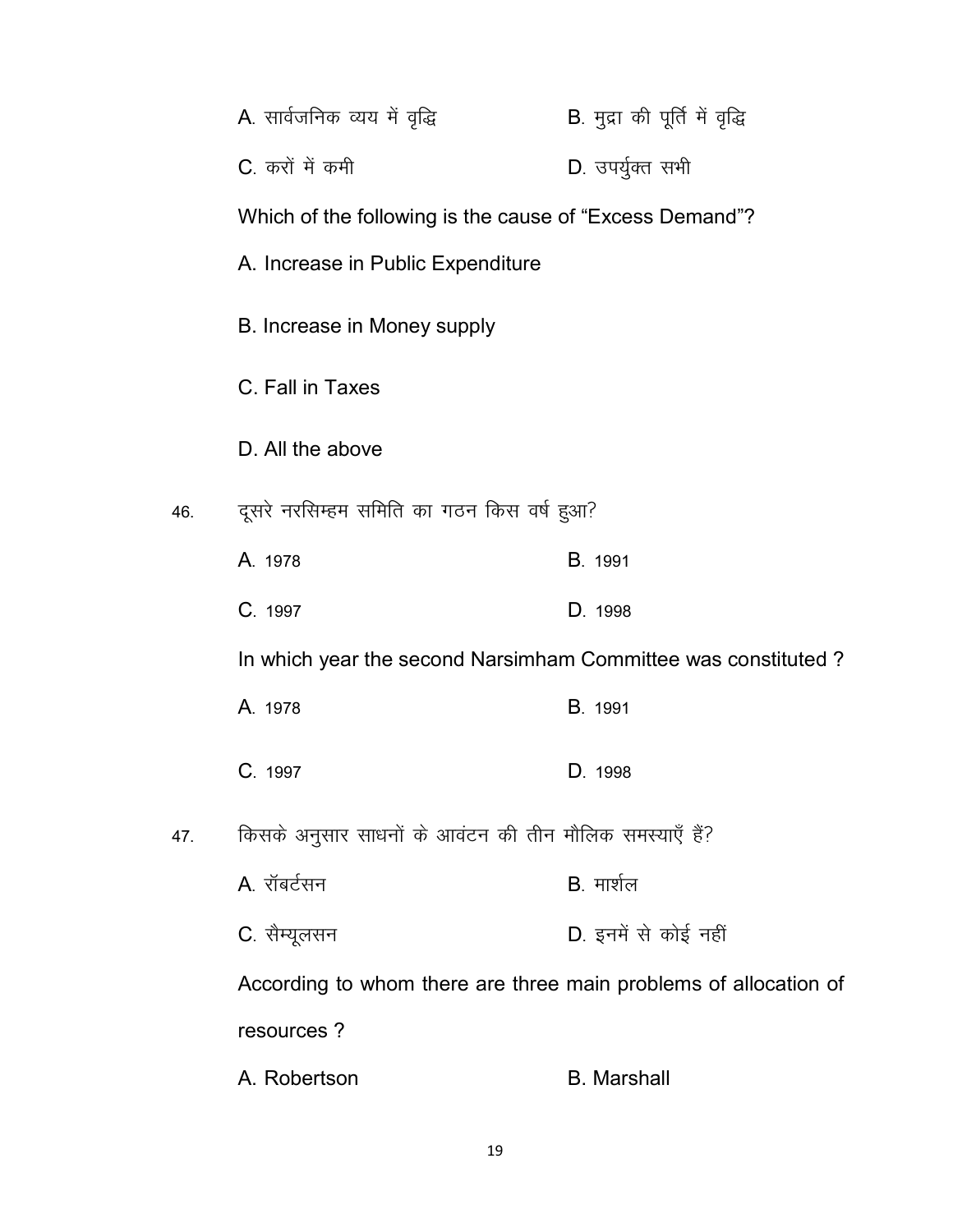|     | C. Samuelson                                                              | D. None of these          |
|-----|---------------------------------------------------------------------------|---------------------------|
| 48. | पूंजी स्टॉक की वृद्धि क्या कहलाती है?                                     |                           |
|     | A. पूंजी ह्रास                                                            | B. पूंजी लाभ              |
|     | C. पूंजी निर्माण                                                          | D. इनमें से कोई नहीं      |
|     | What is known as increase in stock of capital?                            |                           |
|     | A. Capital loss                                                           | <b>B.</b> Capital profit  |
|     | C. Capital formation                                                      | D. None of these          |
| 49. | निम्न में से किस उद्देश्य से खरीदी गई वस्तुएँ अन्तिम वस्तुएँ कहलाती हैं ? |                           |
|     | A. आवश्यकता की संतुष्टि हेतु                                              | B. फर्म में निवेश हेतू    |
|     | $C_{.}$ दोनो $A$ और $B$                                                   | D. इनमें से कोई नहीं      |
|     | For which of the following purposes goods purchased are called            |                           |
|     | final goods?                                                              |                           |
|     | B. For satisfaction of wants                                              | B. For investment in firm |
|     | C. Both A and B                                                           | D. None of these          |
| 50. | सतत् आर्थिक वृद्धि का सूचक कौन है ?                                       |                           |
|     | A. GNP अवस्फीतिक                                                          | <b>B. GDP</b>             |
|     | C. हरित GNP                                                               | D. NNP                    |
|     | Which is indicator of Sustainable Economic Growth?                        |                           |
|     | A. GNP Deflator                                                           | <b>B. GDP</b>             |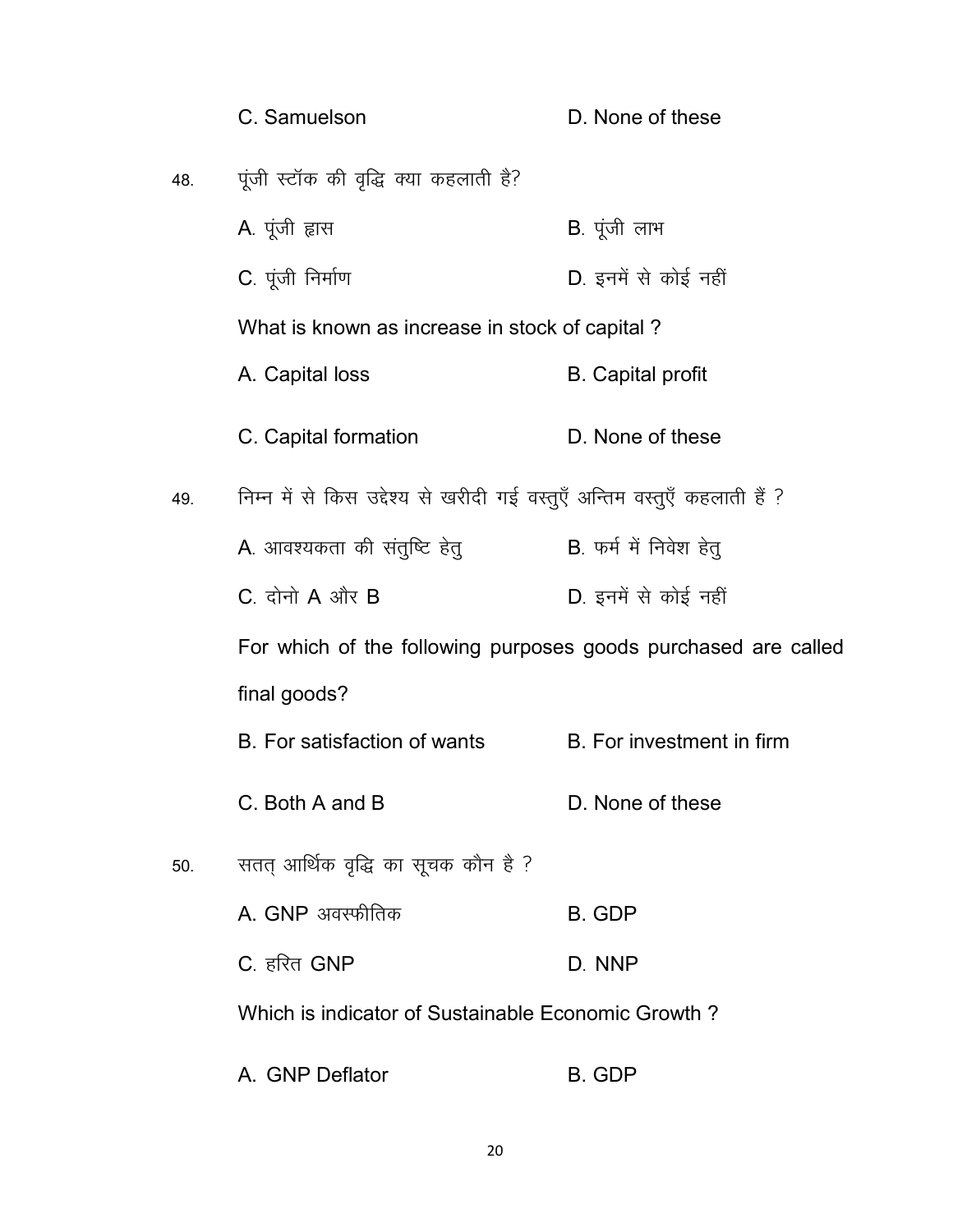| C. Green GNP                                   | D. NNP |
|------------------------------------------------|--------|
| मुद्रा की पूर्ति की माप M1 में क्या शामिल है ? |        |

A.  $C = \pi \pi \pi \ \hat{\phi}$  पास करेंसी

- B. DD = बैंकों के द्वारा शुद्ध मांग जमा
- $C.$   $OD = \overline{R}$ जर्व बैंक के पास अन्य जमा
- D. उपर्युक्त सभी

51.

What does Measure of Money supply M1 include?

- A. C= Currency held by public
- B. DD = Net Demand Deposit of the bank
- C. OD = Other Deposits held with the RBI
- D. All the above
- ATM का पूर्ण रूप क्या है ? 52.
	- A. एनी टाइम मनी **B**. ऑल टाइम मनी
		- C. आटोमेटेड टेलर मशीन  $D.$  दोनों  $A$  और  $B$

The full form of ATM is -

- A. Any Time Money **B. All Time Money**
- C. Automated Teller Machine D. Both A and B
- "Traite d'Economie Politique" नामक पुस्तक के लेखक कौन हैं? 53.
	- A. पीगू  $B.$  जे0बी0से0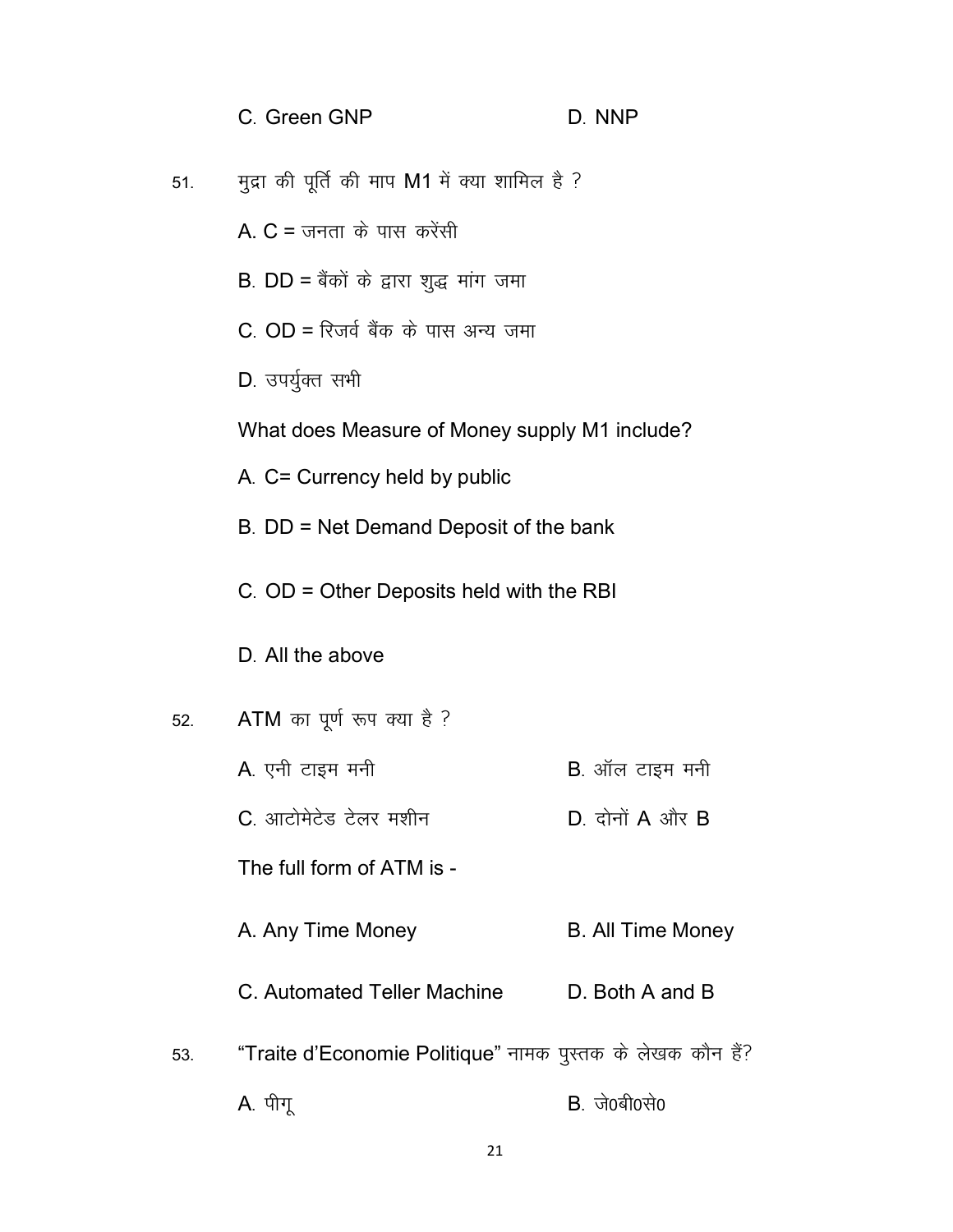|                                         | C. कीन्स                                                              | D. रिकार्डो                    |  |
|-----------------------------------------|-----------------------------------------------------------------------|--------------------------------|--|
|                                         | Who is the author of the book 'Traite d'Economie Politique'?          |                                |  |
|                                         | A. Pigou                                                              | <b>B. J. B. Say</b>            |  |
|                                         | C. Keynes                                                             | D. Ricardo                     |  |
| 54.                                     | कीन्स ने अर्थव्यवस्था में न्यून मांग की दशा को किस नाम से पुकारा है ? |                                |  |
|                                         | A. पूर्ण रोजगार संतुलन                                                | <b>B</b> . न्यून रोजगार संतुलन |  |
|                                         | C. दोनों $A$ और $B$                                                   | D. इनमें से कोई नहीं           |  |
|                                         | Keynes has called the state of deficient demand in the economy        |                                |  |
|                                         | as?                                                                   |                                |  |
|                                         | A. Full Employment Equilibrium                                        |                                |  |
|                                         | <b>B. Under Employment Equilibrium</b>                                |                                |  |
|                                         | C. Both A and B                                                       |                                |  |
|                                         | D. None of these                                                      |                                |  |
| 55.                                     | किस स्थिति में सस्ती मौद्रिक नीति अपनायी जाती है ?                    |                                |  |
|                                         | A. न्यून मांग की स्थिति                                               | <b>B</b> अतिरेक मांग की स्थिति |  |
|                                         | $C_{.}$ दोनों $A$ और $B$                                              | D. इनमें से कोई नहीं           |  |
|                                         | In which situation Cheap Money Policy is adopted?                     |                                |  |
| A. In the Situation of Deficient Demand |                                                                       |                                |  |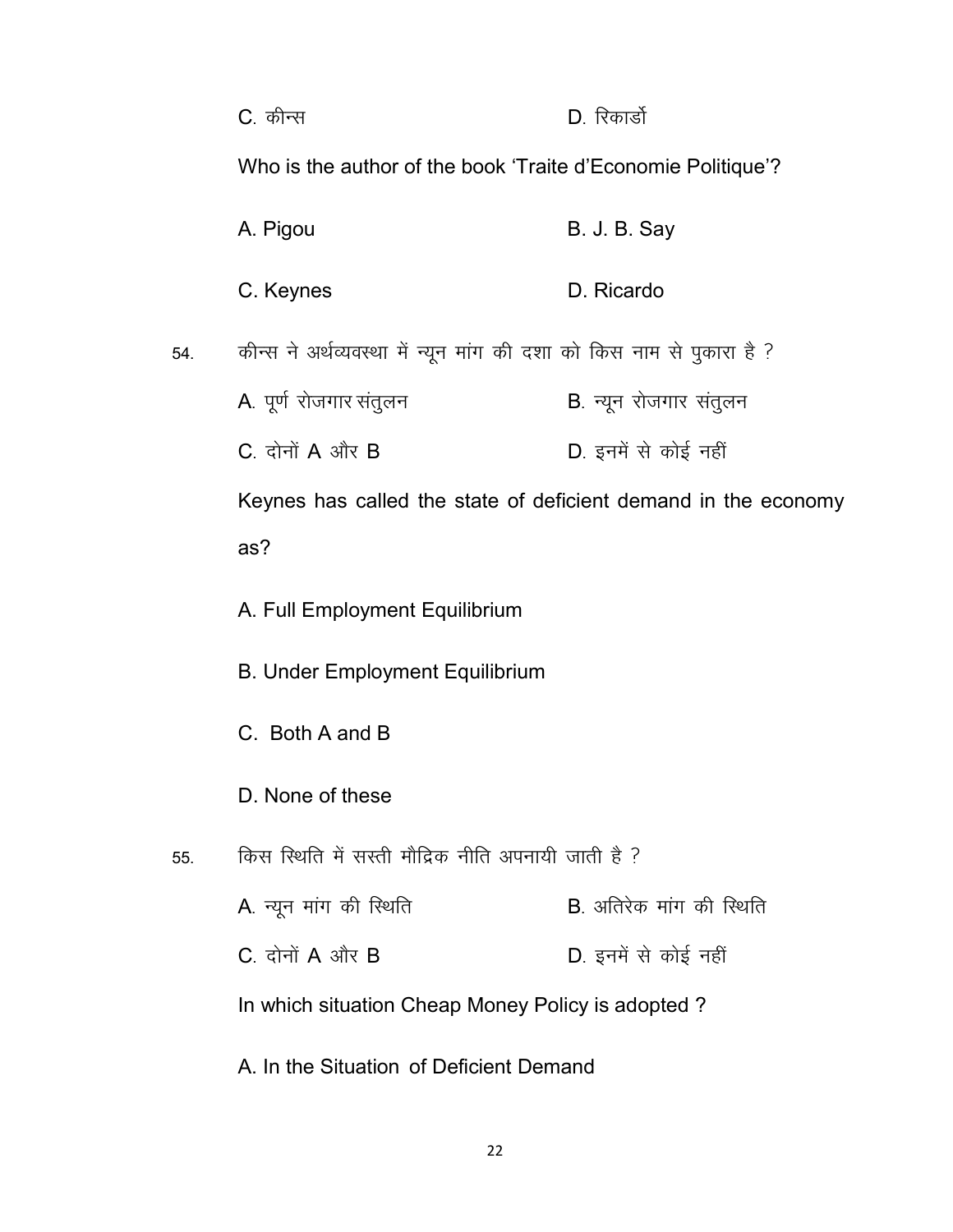|     | B. In the situation of Excess Demand                                    |                                     |
|-----|-------------------------------------------------------------------------|-------------------------------------|
|     | C. Both A and B                                                         |                                     |
|     | D. None of these                                                        |                                     |
| 56. | राजकोषीय अनुशासन का सूचक कौन है ?                                       |                                     |
|     | A. धनात्मक प्राथमिक घाटा                                                | <b>B</b> . ऋणात्मक प्राथमिक घाटा    |
|     | C. शून्य प्राथमिक घाटा                                                  | D. इनमें से कोई नहीं                |
|     | What is the indicator of Fiscal Discipline?                             |                                     |
|     | A. Positive Primary Deficit                                             | <b>B. Negative Primary Deificit</b> |
|     | C. Zero Primary Deficit                                                 |                                     |
|     | D. None of these                                                        |                                     |
| 57. | ऐसे व्यय जो सरकार के लिए किसी परिसम्पत्ति का सृजन नहीं करते हैं, कहलाते |                                     |
|     | हैं?                                                                    |                                     |
|     | <b>A</b> . राजस्व व्यय                                                  | <b>B</b> . पूंजीगत व्यय             |
|     | $C_{a}$ दोनों $A$ और $B$                                                | D. इनमें से कोई नहीं                |
|     | What is the expenditure that does not create assets for the             |                                     |
|     | government called?                                                      |                                     |
|     | A. Revenue Expenditure                                                  | <b>B. Capital Expenditure</b>       |
|     | C. Both A and B                                                         | D. None of these                    |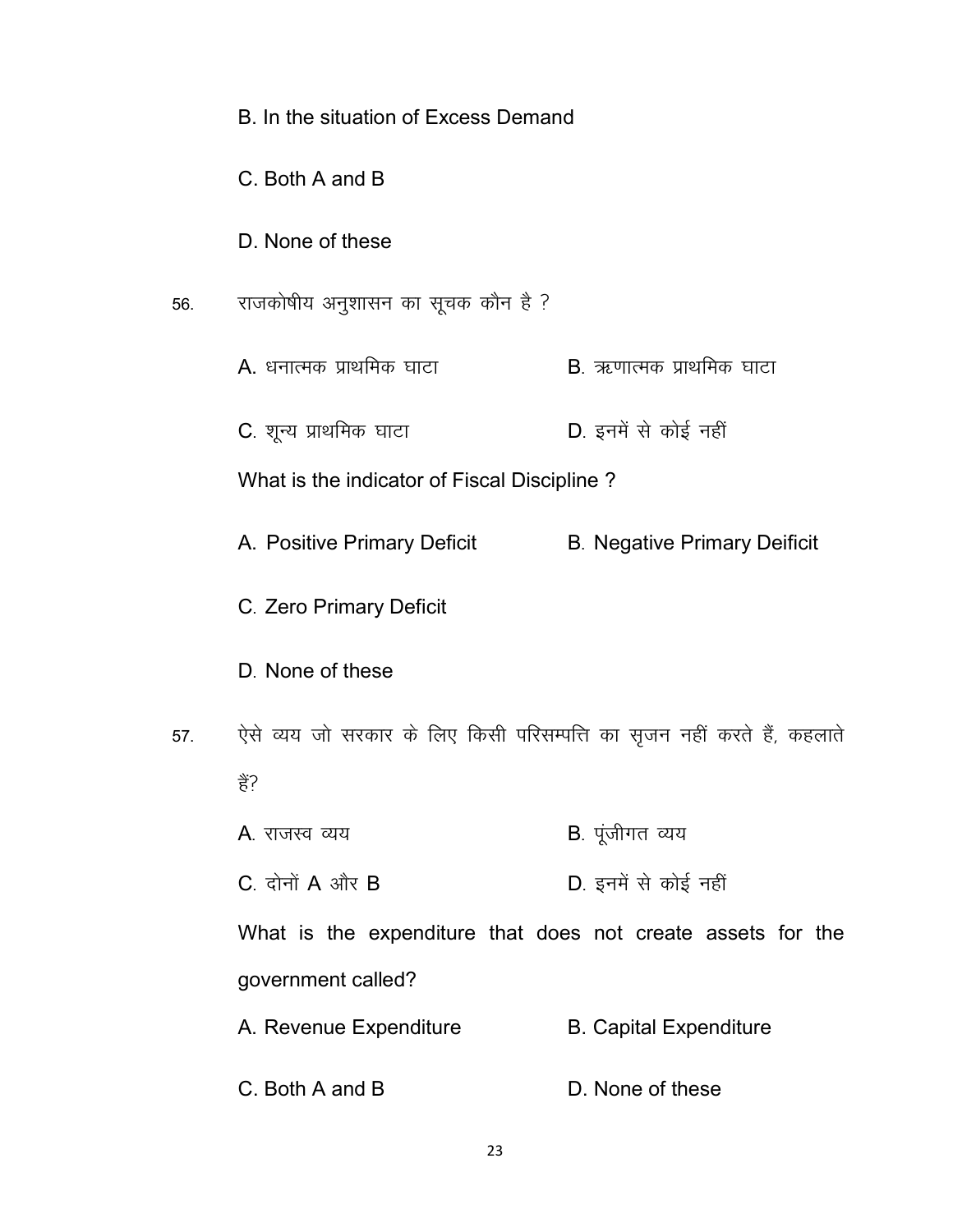58. ब्रेटन वृड्स प्रणाली के समय अधिकांश देशों में क्या था ?

- A. स्थिर विनिमय दर <br />
B. अधिकीलित (पेगड़) विनिमय दर
- $C.$  दोनों  $A$  और  $B$  D. इनमें से कोई नहीं

Which system prevailed in most countries during Bretton Woods System?

- A. Fixed Exchange Rate B. Pegged Exchange Rate
- C. Both A and B D. None of these
- 59. व्यापार संतुलन का अर्थ क्या होता है ?
	- A. पूंजी का लेन-देन  $B$ . वस्तूओं का आयात एवं निर्यात
	- C. कूल क्रेडिट अथवा डेबिट which D. इनमें से सभी

What is the meaning of Balance of Trade?.

- C. Capital Transactions B. Import & Export of goods
- C. Total Cedit and Debit D. All of the above
- 60. पूंजी खाते का लेन-देन किस रूप में होता है ?
	- A. प्रवाह स्टॉक B. स्टॉक
		- $C.$  दोनों A और B  $D.$  इनमें से कोई नहीं

In what form capital Account Transaction takes place?

- A. Flow B. Stock
- C. Both A and B D. None of these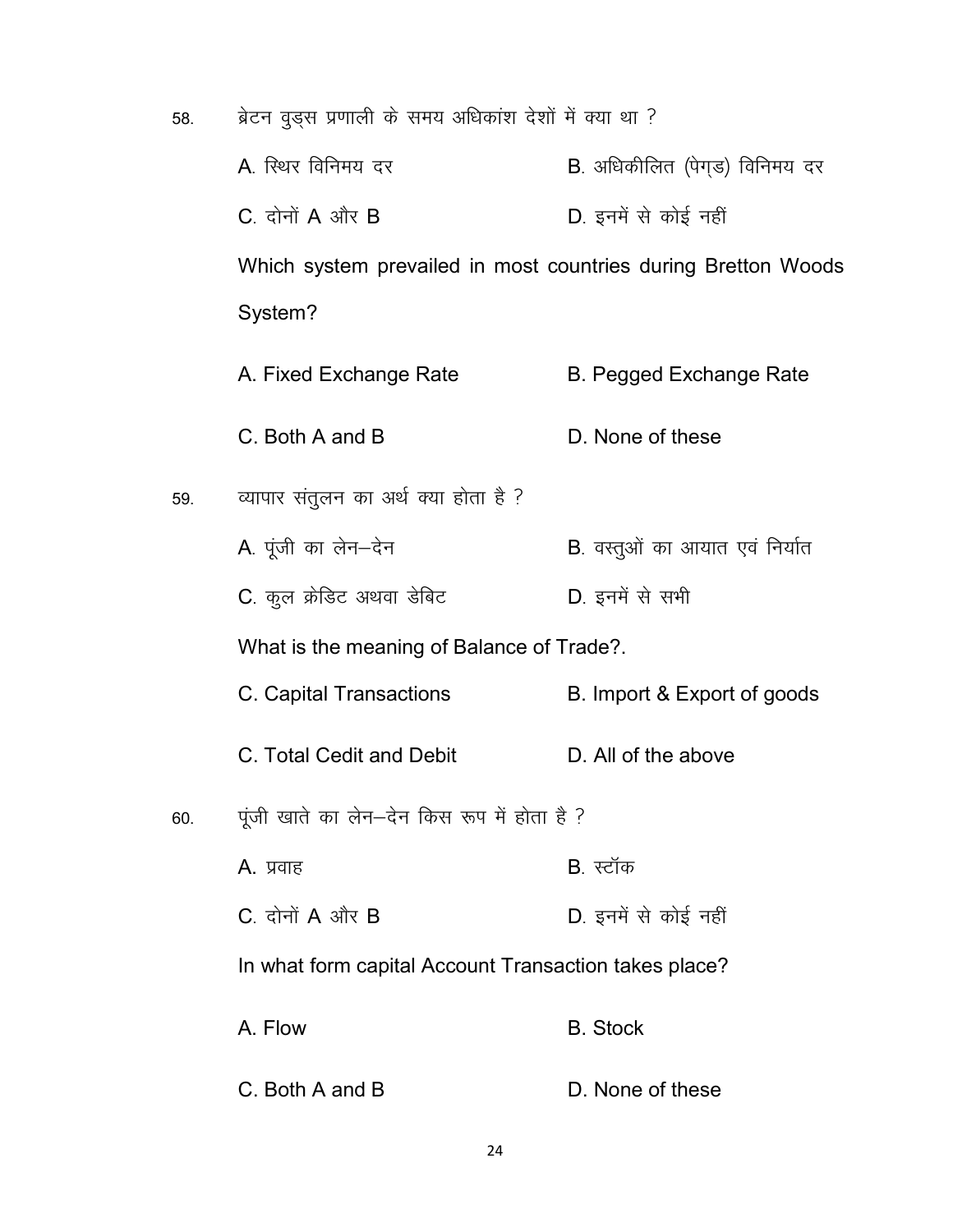# <u>खण्ड-ब / Section-B</u>

# गैर-वस्तुनिष्ठ प्रश्न / Non-Objective Type Questions

# <u>लघु उत्तरीय प्रश्न / Short Answer Type Questions</u>

|    | प्रश्न संख्या 1 से 28 तक लघु उत्तरीय हैं। इनमें से किन्हीं 15 प्रश्नों के उत्तर दें। प्रत्येक प्रश्न |                |
|----|------------------------------------------------------------------------------------------------------|----------------|
|    | के लिए 2 अंक निर्धारित है। शब्द सीमा 40 से 50 शब्द है।                                               | $(15x2=30)$    |
|    | Question no. 1 to 28 are Short answer type. Answer any 15 questions. Each                            |                |
|    | question carries 2 marks. Word limit is 40-50 words.                                                 | $(15x2=30)$    |
| 1. | एक अर्थव्यवस्था की प्रमुख समस्याएँ क्या है?                                                          | $\overline{2}$ |
|    | What are the main problems of an economy?                                                            |                |
| 2. | अवसर लागत की अवधारणा को समझाइए।                                                                      | $\overline{2}$ |
|    | Explain the concept of Opportunity Cost.                                                             |                |
| 3. | सीमांत उपयोगिता ह्यास नियम क्या है ?                                                                 | $\overline{2}$ |
|    | What is Law of Diminishing Marginal Utility?                                                         |                |
| 4. | बजट रेखा क्या है ?                                                                                   | $\overline{2}$ |
|    | What is Budget line?                                                                                 |                |
| 5. | 'पैमाने के प्रतिफल' एवं 'साधन के प्रतिफल' में क्या अंतर है ?                                         | $\overline{2}$ |
|    | What is the difference between 'Returns to Scale' and 'Returns to                                    |                |
|    | a factor'?                                                                                           |                |
| 6. | औसत लागत और सीमांत लागत में संबंध स्पष्ट कीजिए।                                                      | $\overline{2}$ |
|    | Explain the relationship between Average Cost and Marginal Cost.                                     |                |
| 7. | 'पूर्ति अनुसूची' एवं 'पूर्ति वक्र' से आप क्या समझते हैं ?                                            | 2              |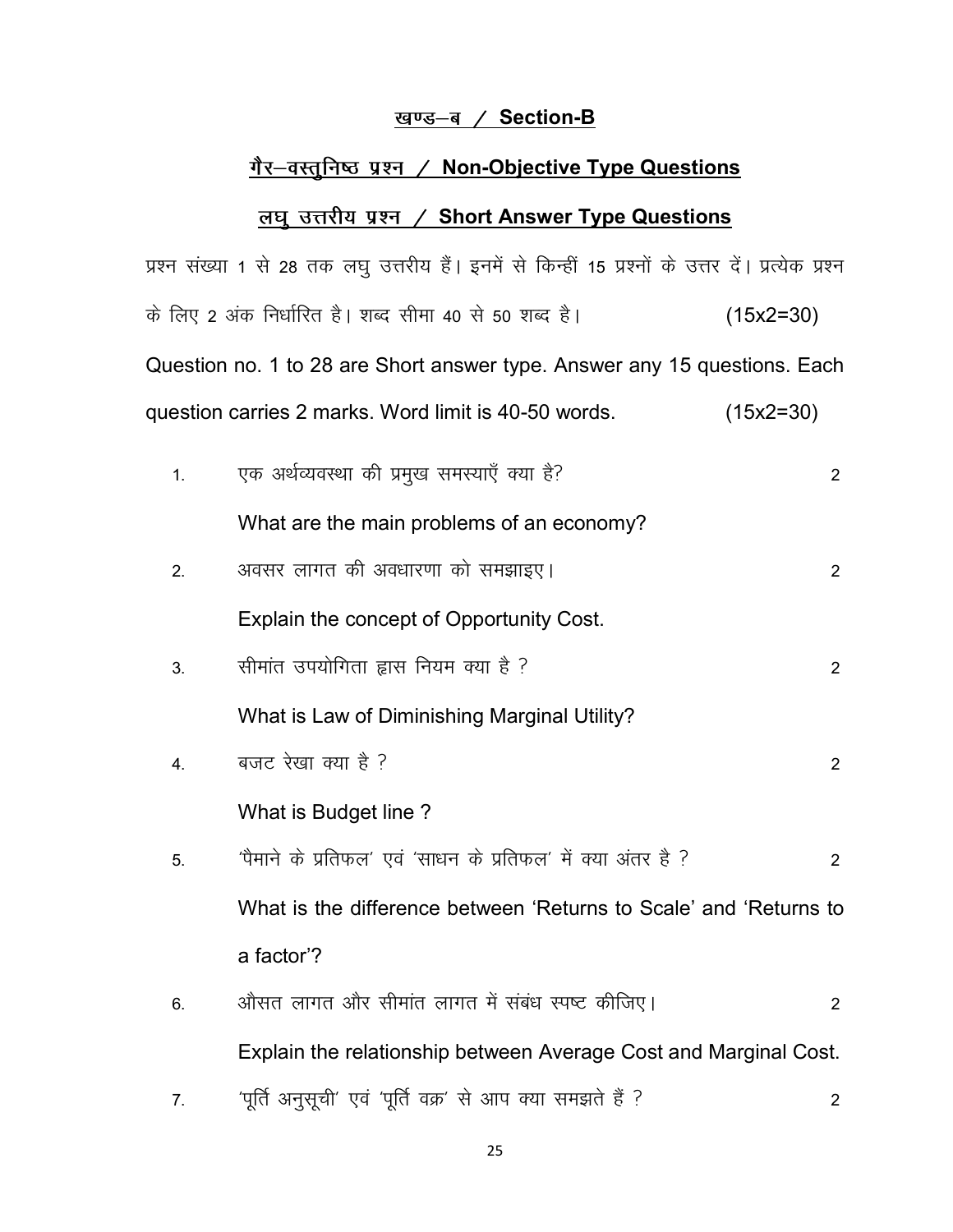|     | What do you mean by 'Supply Schedule' and 'Supply Curve'?                                |                |
|-----|------------------------------------------------------------------------------------------|----------------|
| 8.  | पूर्ति लोच कितने प्रकार की होती है ?                                                     | $\overline{2}$ |
|     | What are different types of Supply Elasticity?                                           |                |
| 9.  | एकाधिकार से आप क्या समझते हैं ?                                                          | $\overline{2}$ |
|     | What do you mean by Monopoly?                                                            |                |
| 10. | बाजार कीमत और सामान्य कीमत के संबंध को समझाइए।                                           | $\overline{2}$ |
|     | Explain the relation between Market Price and Normal Price.                              |                |
| 11. | लगान क्या है?                                                                            | $2^{\circ}$    |
|     | What is Rent?                                                                            |                |
| 12. | कौन-सी शक्तियाँ मजदूरी दर निर्धारित करती है ?                                            |                |
|     | What forces determine wage rate?                                                         |                |
| 13. | बाजार लागत पर शुद्ध राष्ट्रीय उत्पाद और साधन लागत पर शुद्ध राष्ट्रीय उत्पाद              |                |
|     | में क्या अंतर है?                                                                        | $\overline{2}$ |
|     | What is the difference between Net National Product at market                            |                |
|     | price (NNP <sub>MP</sub> ) and Net National Product at factor cost (NNP <sub>FC</sub> )? |                |
| 14. | राष्ट्रीय आय के मापने की मूल्यवर्धित विधि क्या है ?<br>2                                 |                |
|     | What is value Added Method of measurement of National Income?                            |                |
| 15. | उपभोग फलन को परिभाषित कीजिए।                                                             | 2              |
|     | Define Consumption Function.                                                             |                |
| 16. | पूर्ण रोजगार एवं अपूर्ण रोजगार संतुलन में अंतर को बताइये।                                | $\overline{2}$ |

 $26\,$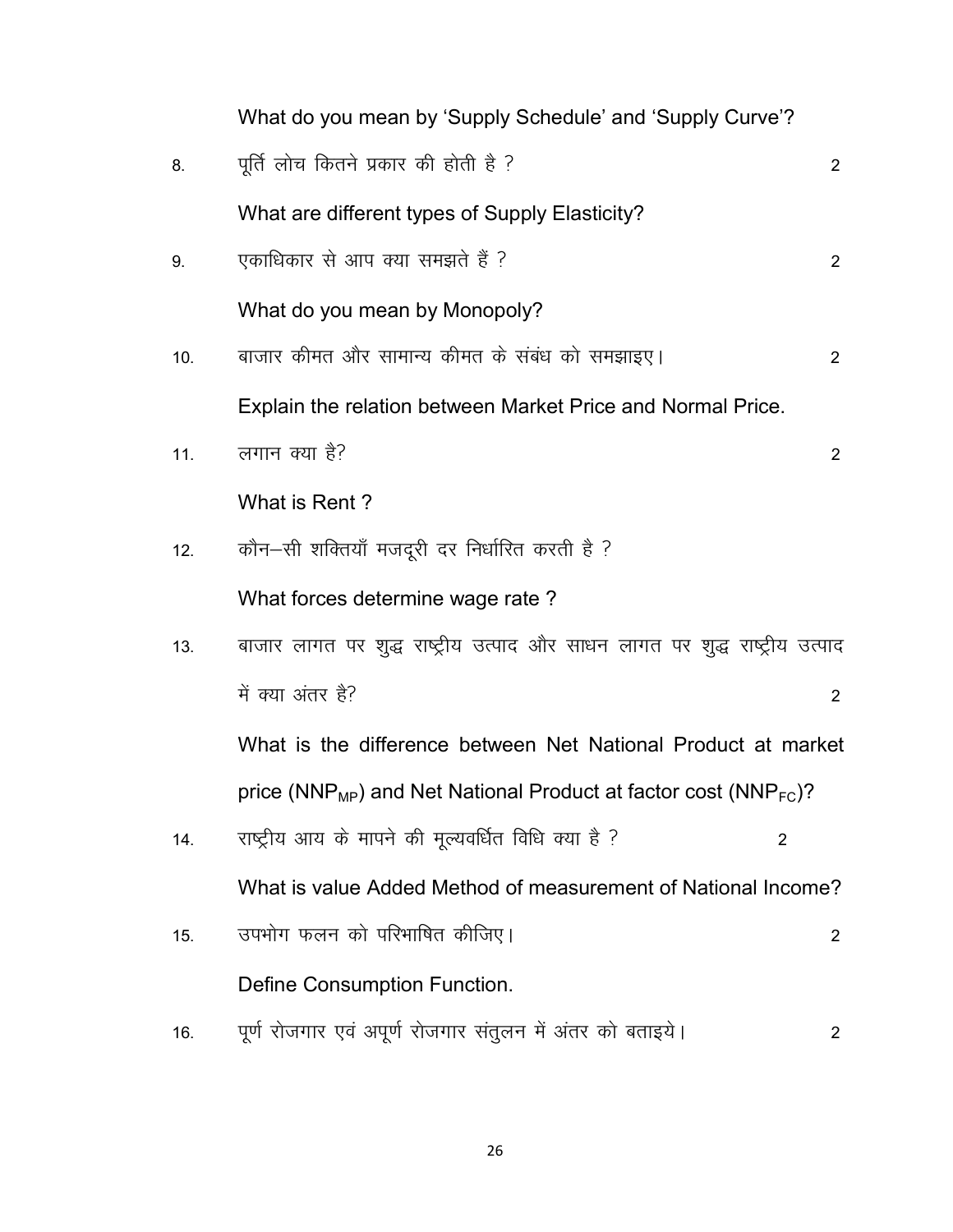Differentiate between Full Employment and Under Employment Equilibrium.

| 17. | मुद्रा के मुख्य कार्यों का उल्लेख करें।                      | $\overline{2}$ |
|-----|--------------------------------------------------------------|----------------|
|     | State the main functions of Money.                           |                |
| 18. | प्राथमिक जमा एवं व्युत्पन्न जमा में क्या संबध हे?            | $\overline{2}$ |
|     | What is the relationship between Primary Deposit and Derived |                |
|     | Deposit?                                                     |                |
| 19. | प्रगतिशील और प्रतिगामी करों में अंतर बताइए।                  | $\sqrt{2}$     |
|     | Distinguish between Progressive and Regressive taxes.        |                |
| 20. | सरकारी बजट के किन्हीं चार उद्देश्यों को लिखें।               | $\overline{2}$ |
|     | Write any four objectives of government Budget.              |                |
| 21. | संतुलन विनिमय दर क्या है ?                                   | $\overline{2}$ |
|     | What is equilibrium exchange rate?                           |                |
| 22. | स्फीतिक और अवस्फीतिक अंतराल में अंतर स्पष्ट कीजिए।           | $\overline{2}$ |
|     | Distinguish between Inflationary and Deflationary gap.       |                |
| 23. | सीमांत प्रतिस्थापन दर क्या है ?                              | $\overline{2}$ |
|     | What is Marginal Rate of Substitution?                       |                |
| 24. | सकल राष्ट्रीय उत्पाद से आप क्या समझते हैं ?                  | $\overline{2}$ |
|     | What do you mean by Gross National Product (GNP)?            |                |
| 25. | मौद्रिक नीति का क्या अर्थ है?                                | $\overline{2}$ |
|     | What is meant by Monetary Policy?                            |                |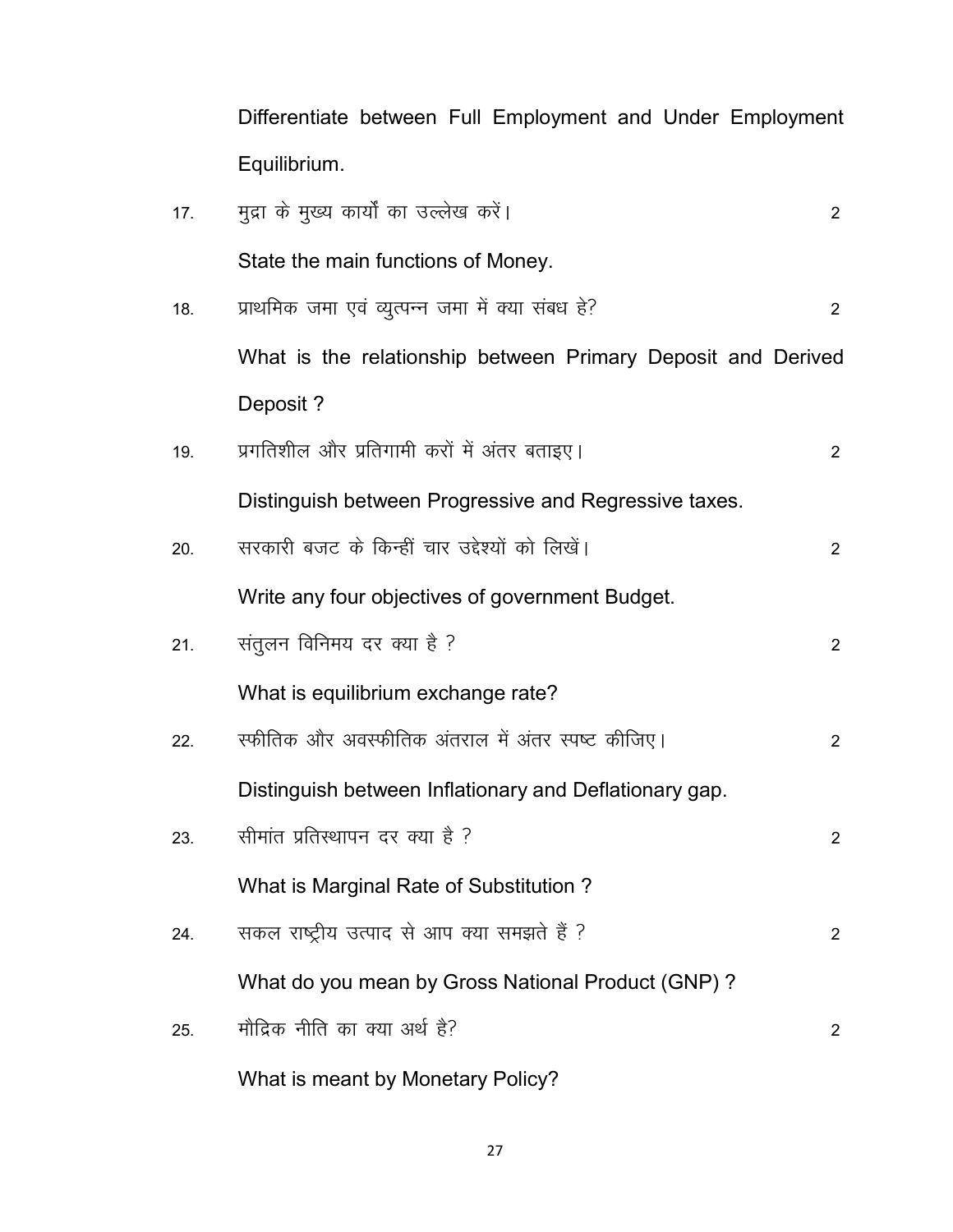अवस्फीति को परिभाषित करें। 26.

Define Deflation.

- औसत उत्पाद और सीमांत उत्पाद में संबंध स्पष्ट करें।  $27.$ 2 Mention the relationship between Average Product and Marginal Product.
- मौद्रिक मजदूरी एवं वास्वविक मजदूरी में भेद बताइये। 28. 2 Distinguish between Money Wage and Real Wage.

### दीर्घ उत्तरीय प्रश्न / Long Answer Type Questions

प्रश्न संख्या 29 से 36 तक दीर्घ उत्तरीय प्रश्न हैं। इस कोटि के प्रत्येक प्रश्न के लिए 5 अंक निर्धारित हैं। किन्हीं 4 प्रश्नों के उत्तर दें। शब्द सीमा 100–120 शब्द है। (4x5=20)

Question no. 29 to 36 are Long answer type questions. Each question carries 5 marks. Answer any 4 questions. Word limit is 100-120 words.

 $(4x5=20)$ 

2

मांग का नियम क्या है? इस नियम की तीन मान्यताएँ लिखें। 29.

What is Law of Demand? Write any three assumptions of this law.

पूर्ण प्रतिस्पर्धी फर्म के कूल आगम, सीमांत आगम तथा औसत आगम के बीच संबंध 30. को स्पष्ट करें।

Explain the relationship between Total Revenue, Marginal Revenue and Average Revenue of perfectly competitive firm.